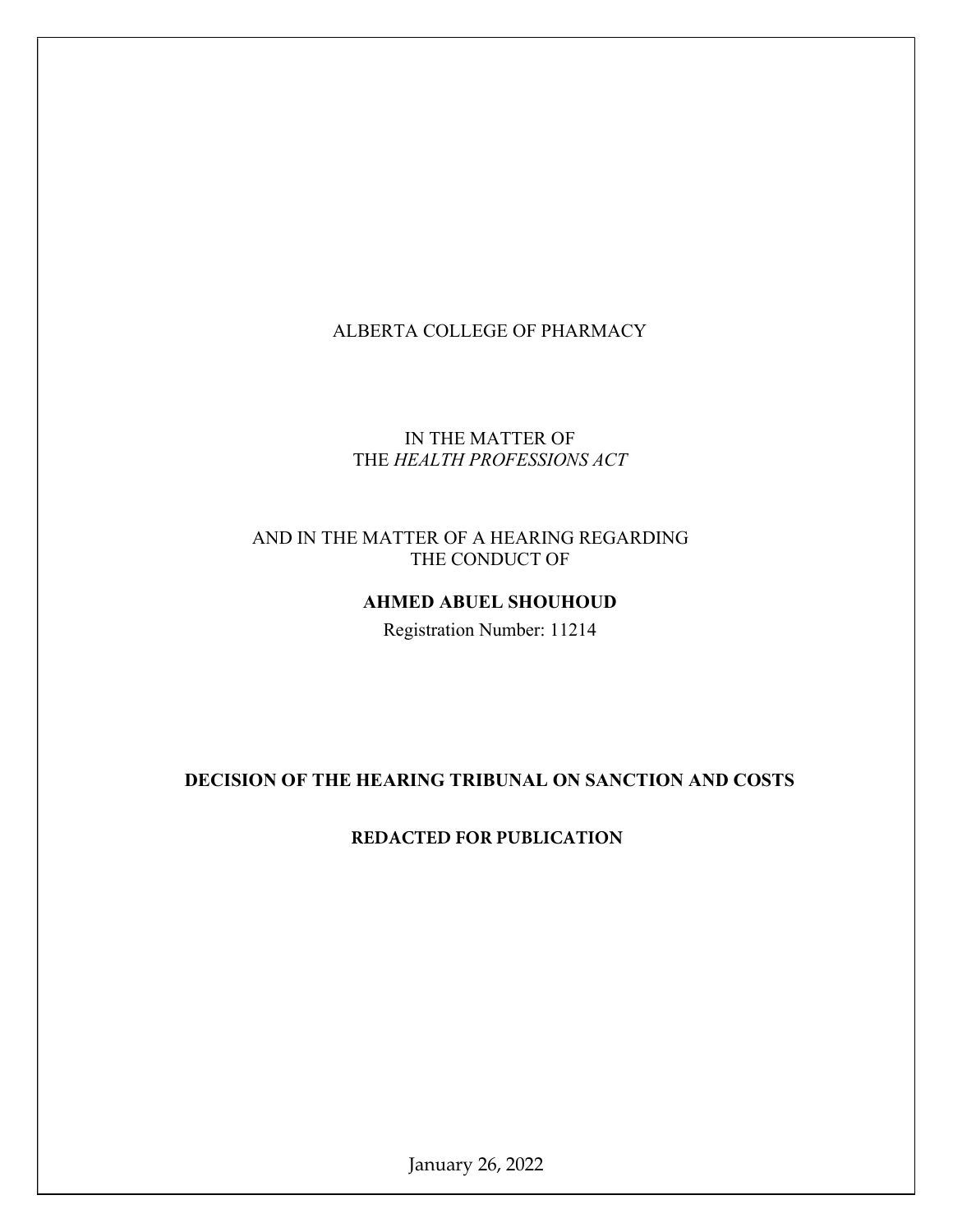### I. Introduction

The Hearing Tribunal held a hearing into the conduct of Ahmed Abuel Shouhoud under the authority of the *Health Professions Act* ("HPA") and on July 13, 2021, issued a written decision finding two allegations of unprofessional conduct against Mr. Abuel Shouhoud to have been proven ("Findings Decision"). Allegations 2 and 3 set out in the Notice of Hearing dated July 14, 2020, were found to be proven, and Allegation 1 was not proven on a balance of probabilities.

The Hearing Tribunal indicated it would receive submissions from the parties on sanctions and costs in writing, or if either party wished to make oral submissions, they were invited to request an oral hearing. The parties did not request an oral hearing and provided written submissions.

The Hearing Tribunal met via Zoom videoconference on October 15, 2021, to deliberate. As with the prior hearing on findings, the Hearing Tribunal consisted of Mr. Naeem Ladhani, Chair and Pharmacist Member; Ms. Cassandra Woit, Pharmacist Member; and Ms. Pat Matusko, Public Member. The Hearing Tribunal was also joined by Ms. Ayla Akgungor, in the capacity of independent legal counsel for the Hearing Tribunal.

### II. Findings of the Hearing Tribunal

In the Findings Decision, the following allegations of unprofessional conduct against Mr. Abuel Shouhoud were found to be proven:

On December 3, 2019, while you were a registered Alberta pharmacist practicing at (the "Pharmacy"), you:

- 2. Disclosed 's personal health information to her after she asked you not to review it, and
- 3. Disclosed 's personal health information to her in a manner that was neither private nor confidential when you did so in front of  $\blacksquare$ .

The following allegation was not proven:

- 1. Disclosed personal health information from your patient and employee 's Netcare profile to , another employee of the Pharmacy who is not a health care professional,
	- a. without an authorized purpose, and
	- b. after expressly asked you not to review her personal health information.

### III. Summary of Submissions made by the Complaints Director

The Complaints Director provided written submissions dated August 27, 2021, which can be summarized as follows: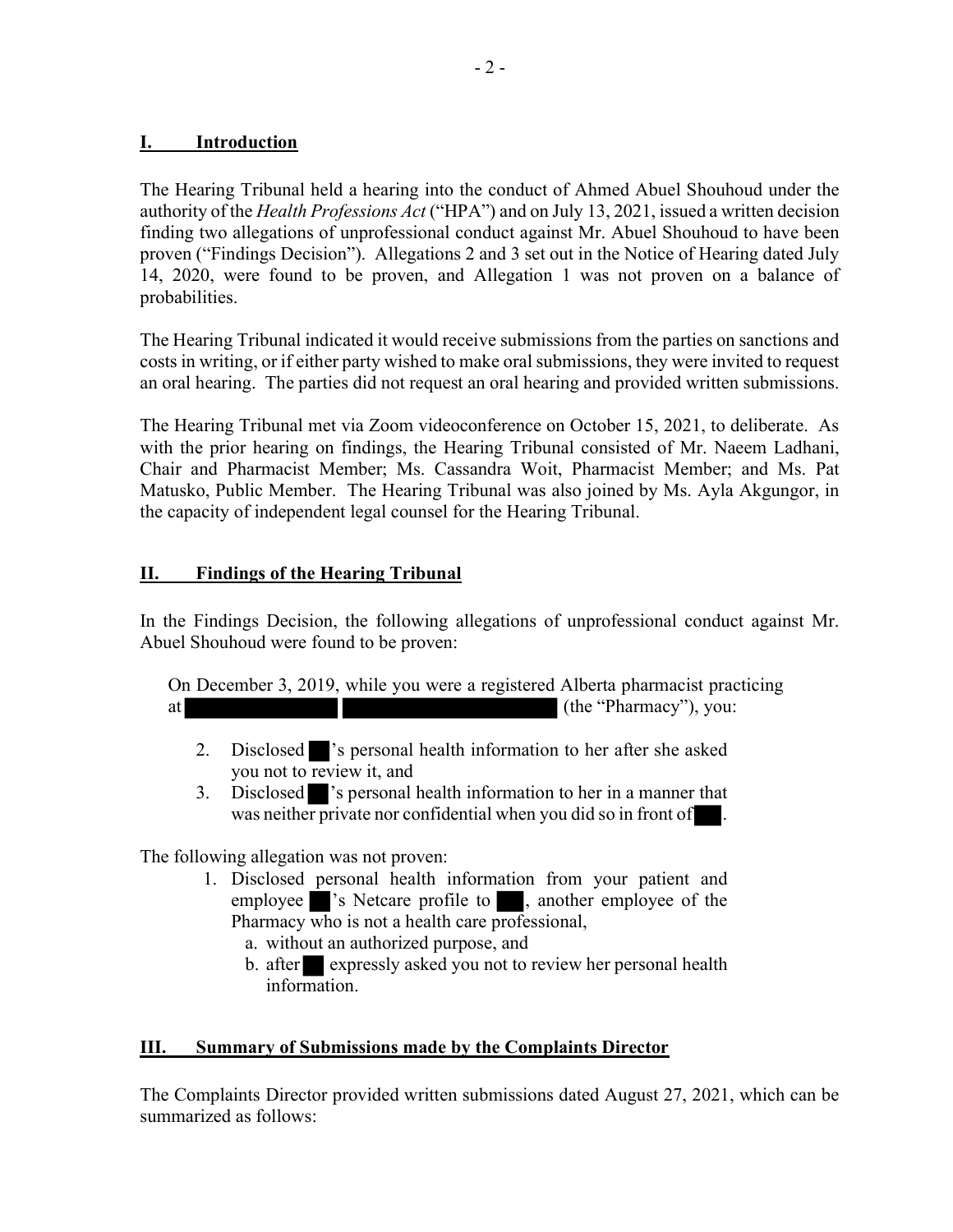Section 82 of the HPA sets out the various and broad range of orders that the Hearing Tribunal may order when unprofessional conduct is proven.

There are four primary purposes of orders in discipline proceedings:

- 1. protection of the public,
- 2. maintaining the integrity of the profession,
- 3. fairness to the member, and
- 4. deterrence (specific deterrence and general deterrence).

Each case must be considered on its particular facts and the four purposes noted may have more or less weight in a particular case.

Jaswal v. Newfoundland (Medical Board) (1996), 42 Admin. L.R. (2d) 233 [at para 36] lays out specific factors that should be considered when imposing sanctions. The Complaints Director reviewed these factors in relation to Mr. Abuel Shouhoud's case and the proven allegations.

A. The Nature and Gravity of the Proven Allegations

Each of the proven allegations constitute unprofessional conduct and are serious. The proven allegations go to the heart of the professional and ethical obligations of a pharmacist.

B. The Age and Experience of the Member

Mr. Abuel Shouhoud is an experienced Alberta pharmacist and licensee. He has been registered with the College as a clinical pharmacist since August 13, 2013. Inexperience is not a mitigating factor in this case. Mr. Abuel Shouhoud should be aware of the responsibilities entrusted to a pharmacist to only access and disclose a patient's health information when it is appropriate to do so.

C. The Presence or Absence of Prior Complaints or Convictions

The Complaints Director is not aware of there being any prior complaints against Mr. Abuel Shouhoud.

D. The Age and Mental Condition of the Offended Patient

was not underage, and the Complaints Director has no evidence that was suffering from any mental condition at the time of the December 3, 2019 incident.

E. The Number of Times the Offences were Proven to Have Occurred

Mr. Abuel Shouhoud's disclosure of 's personal health information occurred on one occasion.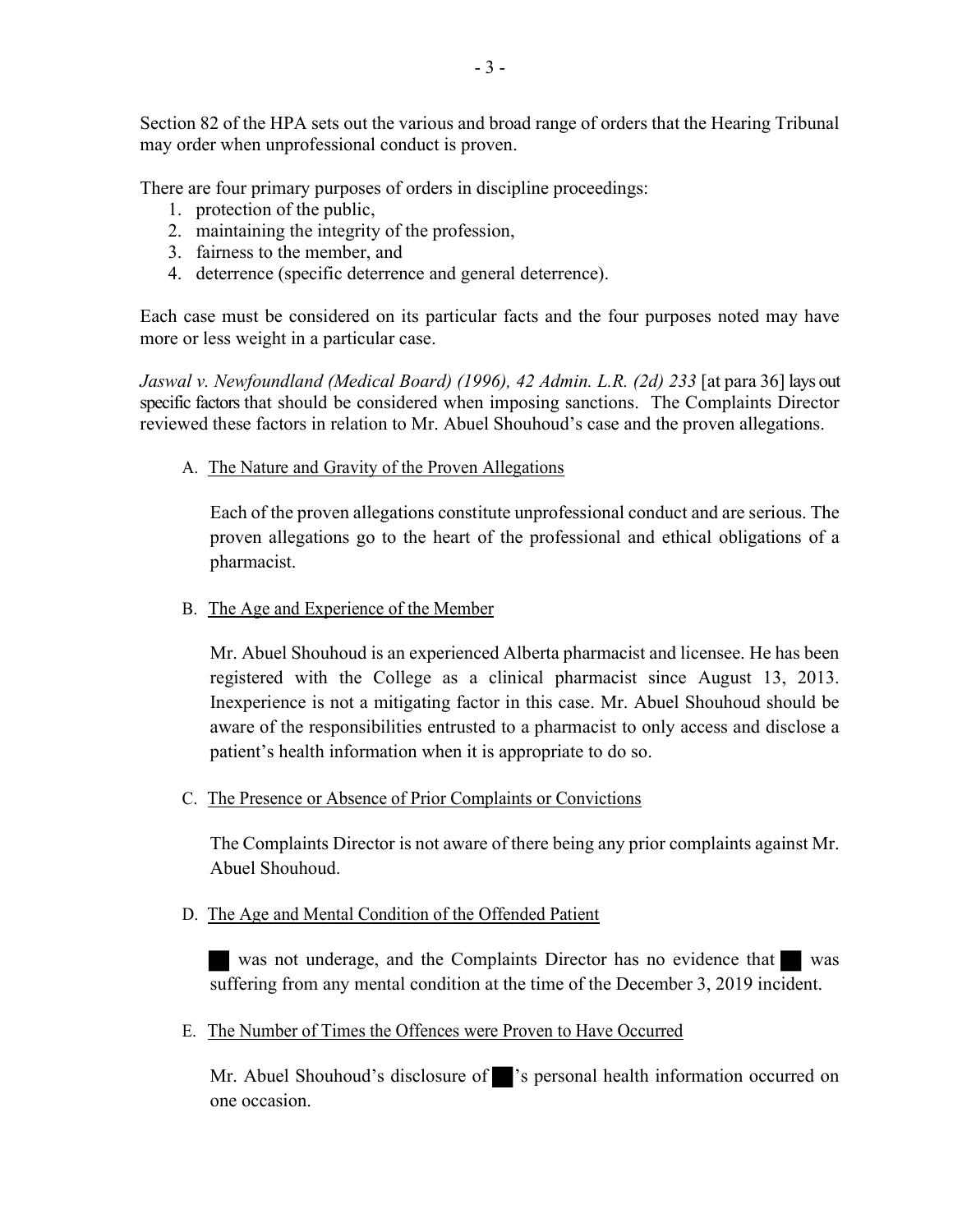F. The Role of the Member in Acknowledging What has Occurred

A member has every right to defend themselves in a discipline proceeding and invoking their right to defence cannot be used as an aggravating factor against them in sanction. However, in cases where a member acknowledges their conduct, that acknowledgement may serve as a mitigating factor.

Mr. Abuel Shouhoud vigorously defended all three allegations in the Notice of Hearing, which was within his right to do. However, this means the Complaints Director is not aware of any evidence that Mr. Abuel Shouhoud has acknowledged that his conduct was unprofessional or of a serious nature. Thus, acknowledgement is not a mitigating factor in this case.

G. Whether the Offending Member has Already Suffered Serious Financial or other Penalties as a Result of the Allegations Having Been Made

The Complaints Director is not aware of any evidence that Mr. Abuel Shouhoud has suffered any other consequences as a result of the allegations in the Notice of Hearing.

H. The Impact of the Incident on the Offended Patient

Mr. Abuel Shouhoud's conduct had a significant impact on testified that "the events of December 3, 2019 had a significant impact on her. She hadn't worked in a year and struggled to go back to her place of work. She has been in therapy."

I. The Presence or Absence of any Mitigating Circumstances

The Complaints Director is not aware of any mitigating circumstances.

J. The Need to Impose Specific and General Deterrence

In terms of specific deterrence, it is vital that Mr. Abuel Shouhoud understand that his conduct was unacceptable and unprofessional. None of the evidence before the Hearing Tribunal suggests that Mr. Abuel Shouhoud believes his conduct to be serious or unprofessional. In regard to Allegations 2 and 3, Mr. Abuel Shouhoud attempted to diminish 's express direction not to review her results by indicating that he interpreted this direction to mean that she did not want to hear bad news. He did not accept that his actions were a deliberate decision to act contrary to the direction a patient provided to him or that a staff meeting was not an appropriate time to relay sensitive health information.

In terms of general deterrence, it is vital that other members of the profession see that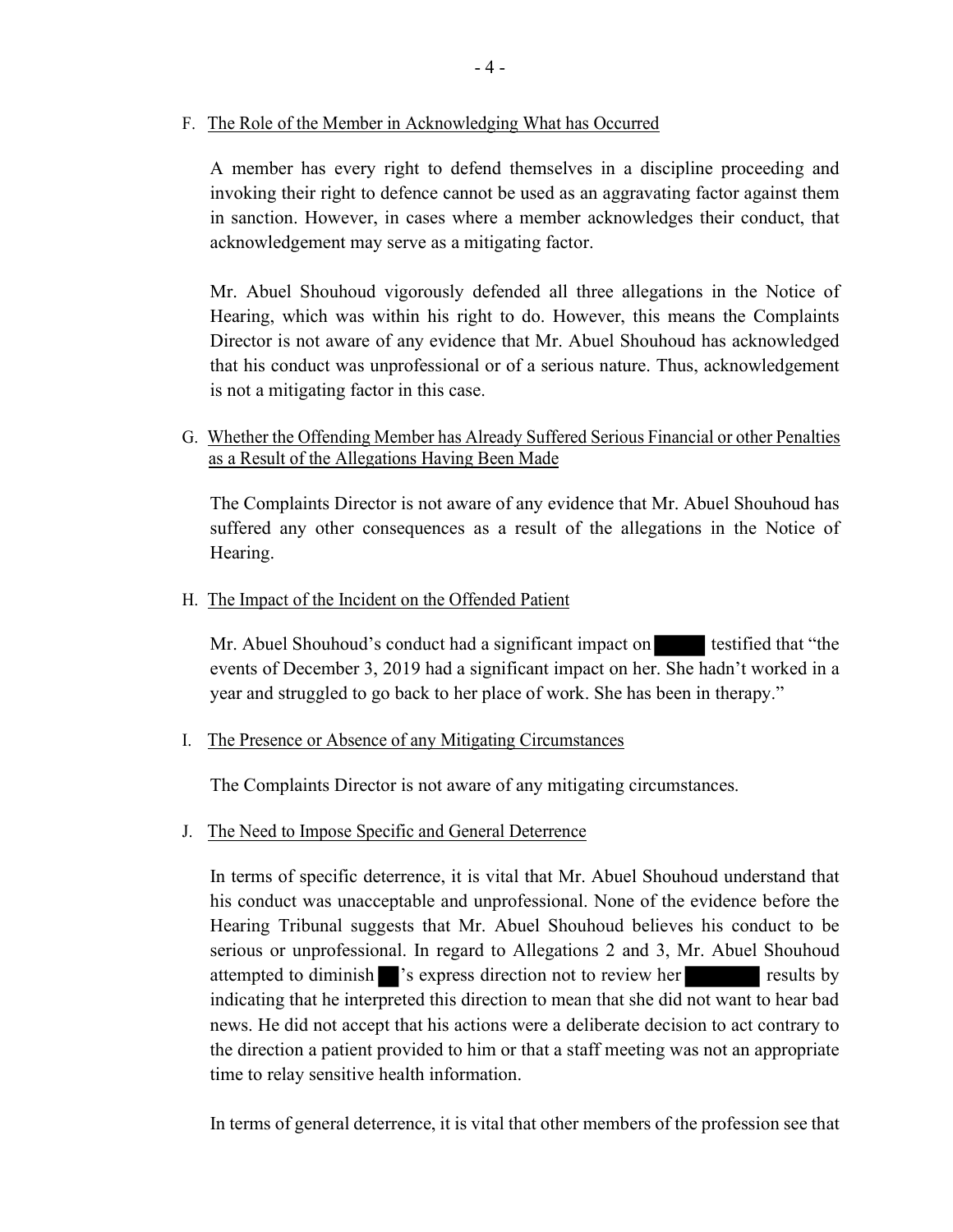the College will not tolerate the proven conduct and that the sanctions imposed for such conduct will be significant. Members are entrusted with personal health information and must not access or be seen to access and use that information except in the context of providing pharmacy services. Members are expected to understand and respect the boundaries and express direction by a patient, and the need for confidentiality.

# K. The Need to Maintain the Public's Confidence in the Integrity of the Profession of Pharmacy in Alberta

Protecting the integrity of the profession of pharmacy is one of the primary responsibilities of the College. The College must be able to demonstrate to the public that it is willing and able to regulate and govern the conduct of its members. As the Hearing Tribunal noted at page 41 of its decision: "Pharmacists are entrusted by society and patients with access to personal health information. This information is sacrosanct, and its collection, use and disclosure is protected by statutory and regulatory duties. Beyond these prescribed duties, pharmacists are bound by a covenant of trust with patients and society for the great responsibility entrusted to them with access to patients' personal health information. Breaking this trust brings disrepute to the profession and harms the ability for the profession to self-regulate."

The public must see that the College takes this conduct very seriously and that such conduct will not be tolerated. The public must know that steps have been taken to sanction the conduct that does not meet the public's expectations and to ensure that it does not recur in the future. The public will not maintain confidence in the College's integrity as a self-regulating profession if the College tolerates or permits this conduct.

## L. The Degree to Which the Conduct is Clearly Outside the Range of Permitted Conduct

The conduct in this case is clearly beyond the range of permitted conduct.

At page 41 of its decision, the Hearing Tribunal found in respect to the proven conduct that: "In this case, the Complainant plainly informed Mr. Abuel Shouhoud that she did not want him to check her results. Mr. Abuel Shouhoud, no matter his good intentions or desire to help the Complainant, chose to act against her express wishes. He made no attempt to clarify or ascertain if his assumption that she did not want to hear bad news was correct. This was not a mere error in judgment but a deliberate decision by Mr. Abuel Shouhoud to act in a manner contrary to the Complainant's specific direction.

Similarly, by sharing the results of the with the Complainant while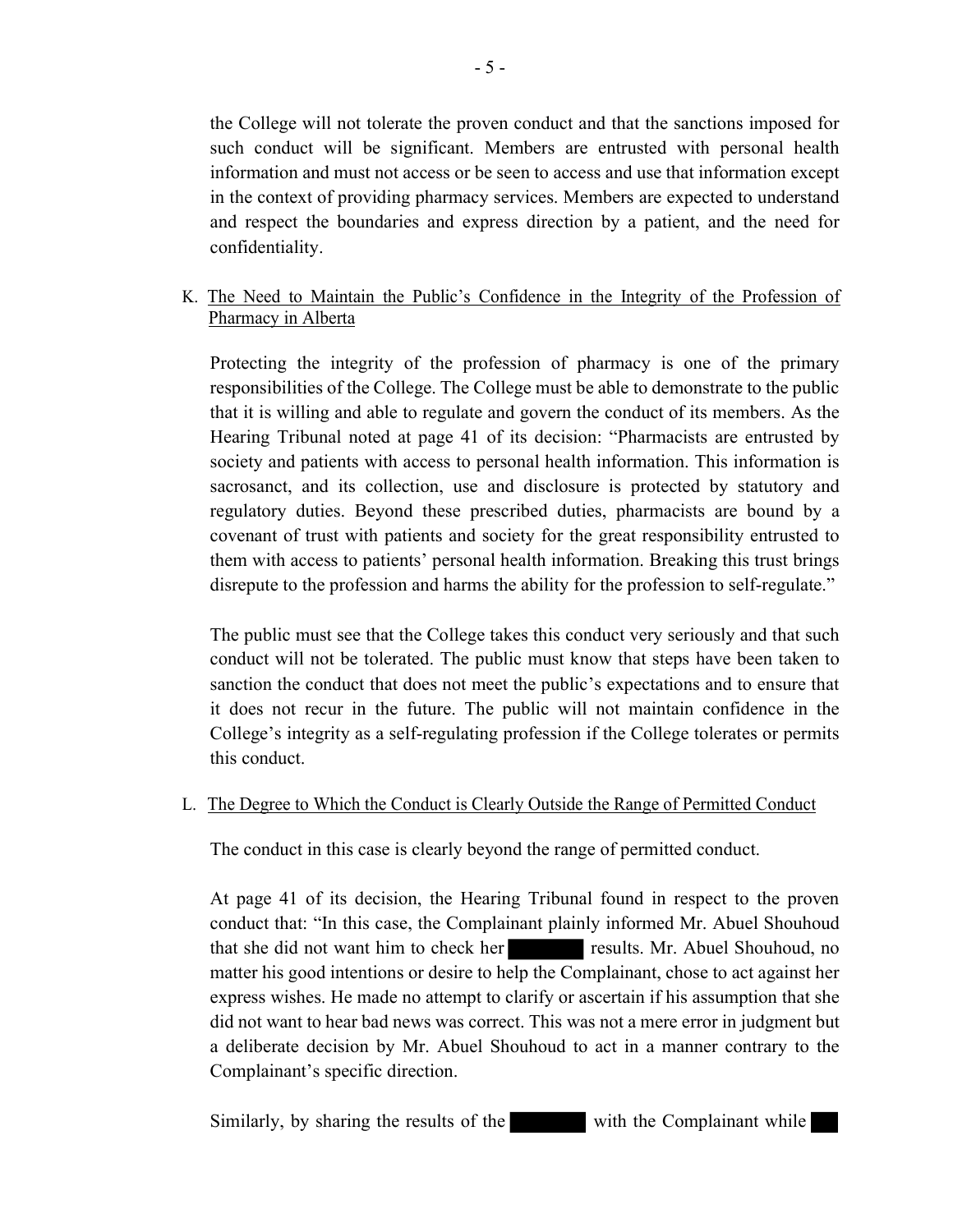was in the room, Mr. Abuel Shouhoud, by his own admission, was not in a position to discuss or explain the results to the Complainant or to answer any questions she might have. Again, this was not a mere error in judgment. Mr. Abuel Shouhoud is an experienced pharmacist who should have been aware of the need to ensure a private and confidential setting when sharing personal health information."

#### M. The Range of Sentences in Other Similar Cases

While previous decisions of other panels of the Hearing Tribunal are not binding on this Hearing Tribunal, fairness to the member requires that there be some attempt to impose similar levels of sanctions for similar unprofessional conduct.

Summaries of three relevant earlier cases from the College's Hearing Tribunal are as follows. It is noted that Mr. Abuel Shouhoud had an opportunity to learn from the Songgadan and Kostyk cases, which were published on the College website and available to members before the events leading to the allegations in the Notice of Hearing took place on December 3, 2019.

#### Marianne Songgadan

In a 2011 case involving pharmacist Marianne Songgadan, a Hearing Tribunal found that Ms. Songgadan accessed and used the private health information of four individuals and disclosed some of this information on her Facebook page.

At the hearing, Ms. Songgadan cooperated by submitting an Admission of Unprofessional Conduct and the hearing proceeded by way of an Agreed Statement of Facts. After hearing submissions from both parties on sanctions, the Hearing Tribunal ordered that Ms. Songgadan pay a fine of \$4,000 (\$1,000 for each individual whose information was inappropriately accessed), that her practice permit be suspended for a period of four months (two months to be served and the remaining two months to be served if Ms. Songgadan sought registration in Alberta in the future, unless she could demonstrate to the Complaints Director that she had no further findings of misconduct), and that she pay costs of \$11,000. The Hearing Tribunal also ordered that a verbal reprimand be delivered by the Hearing Tribunal.

In Ms. Songgadan's case, the Hearing Tribunal felt that a suspension was necessary. It held that "As a custodian of personal health information a pharmacist must act in a professional manner at every point of access to this information. Failure to do so portrays a lack of respect for the legislation governing the information and a disregard for the importance of the custodian designation."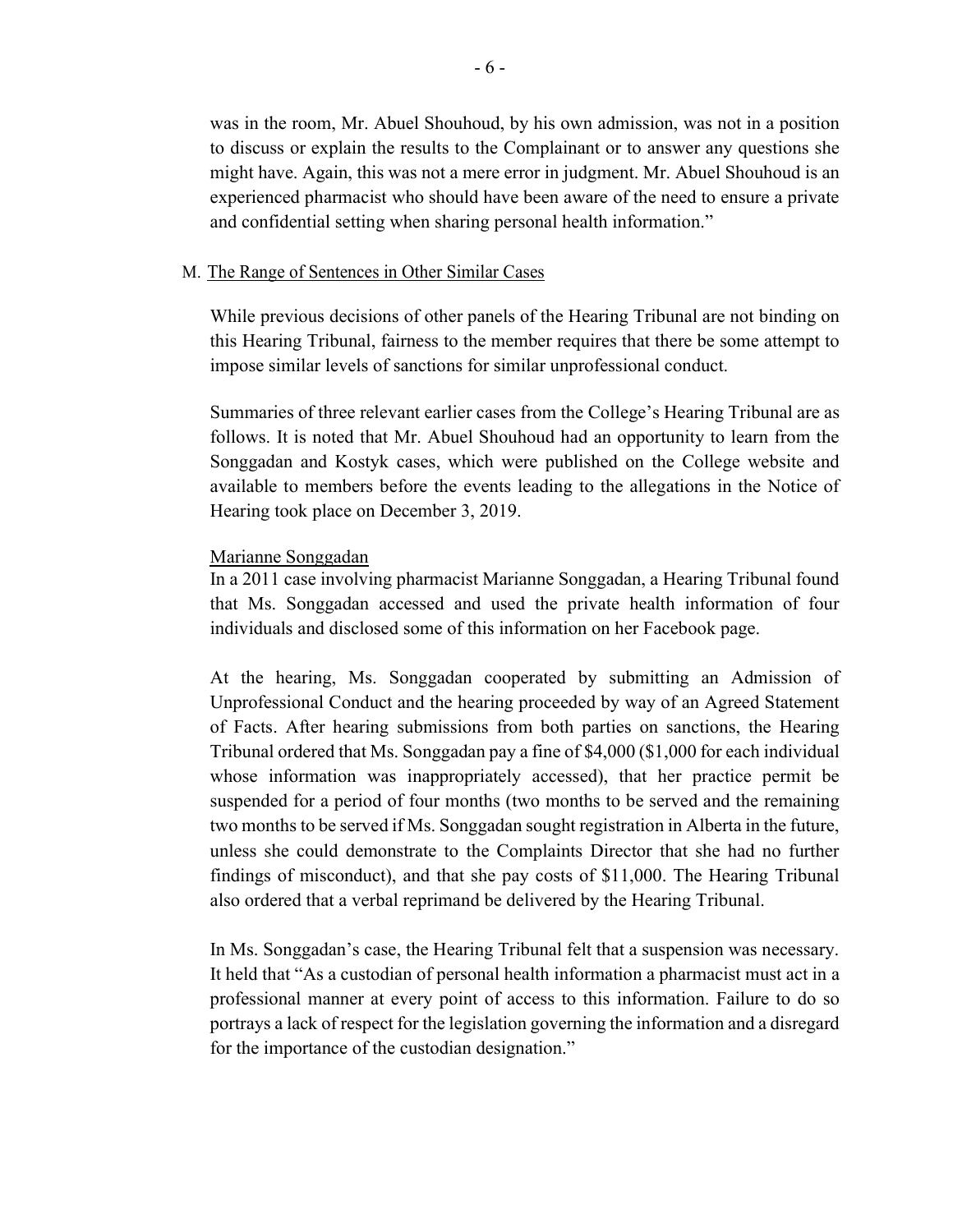#### Kyle Kostyk

In a 2017 case involving pharmacist Kyle Kostyk, Mr. Kostyk admitted to allegations that he misused his authority as a pharmacist and a custodian under the Health Information Act when he used a patient's health information to contact her at home in order to pursue a personal encounter.

The Hearing Tribunal accepted a Joint Submission on Sanction and ordered a threemonth suspension, with one month to be served and the other two to be held in abeyance. Mr. Kostyk was also required to take the CPEP Probe Course and ordered to pay a \$1,000 fine and costs to a maximum of \$10,000. He was also ordered to provide a copy of the Hearing Tribunal's decision to any pharmacy employer for two years after the Hearing Tribunal's decision.

#### Shemina Juma

In a 2020 case involving pharmacist Shemina Juma, the Hearing Tribunal found that Ms. Juma accessed Alberta Health Services' electronic health records of 11 individuals on 20 occasions over a two-year period when she did not have an authorized purpose for doing so. The hearing proceeded by way of an Agreed Statement of Facts, an Admission of Unprofessional Conduct and a Joint Submission on Sanction.

The Hearing Tribunal accepted the Joint Submission on Sanction and ordered that Ms. Juma receive a reprimand and a three-month suspension, with one month to be served and the other two to be held in abeyance. Ms. Juma was also required to take the CPEP Probe Course and to provide a copy of the Hearing Tribunal's written decision to the licensee of any pharmacy in which she applied to work or works as a pharmacist for a period of two years. Additionally, a condition was placed on her practice permit prohibiting her from serving as a licensee for a period of two years. She was also ordered to pay all of the costs of the investigation and hearing to a maximum of \$10,000.

The Complaints Director proposed the following orders to be made by the Hearing Tribunal:

- 1. Mr. Abuel Shouhoud shall receive a reprimand, and the Hearing Tribunal's written decision shall serve as the reprimand.
- 2. Mr. Abuel Shouhoud shall pay a \$500 fine for each of the proven allegations (Allegations 2 and 3), for a total fine of \$1,000, within 90 days of receiving the Hearing Tribunal's written decision.
- 3. Mr. Abuel Shouhoud shall, at his own cost, provide evidence to satisfy the Complaints Director that he has received an unconditional pass on the CPEP Probe Course within 6 months of receiving the Hearing Tribunal's written decision. Should Mr. Abuel Shouhoud not satisfy this order within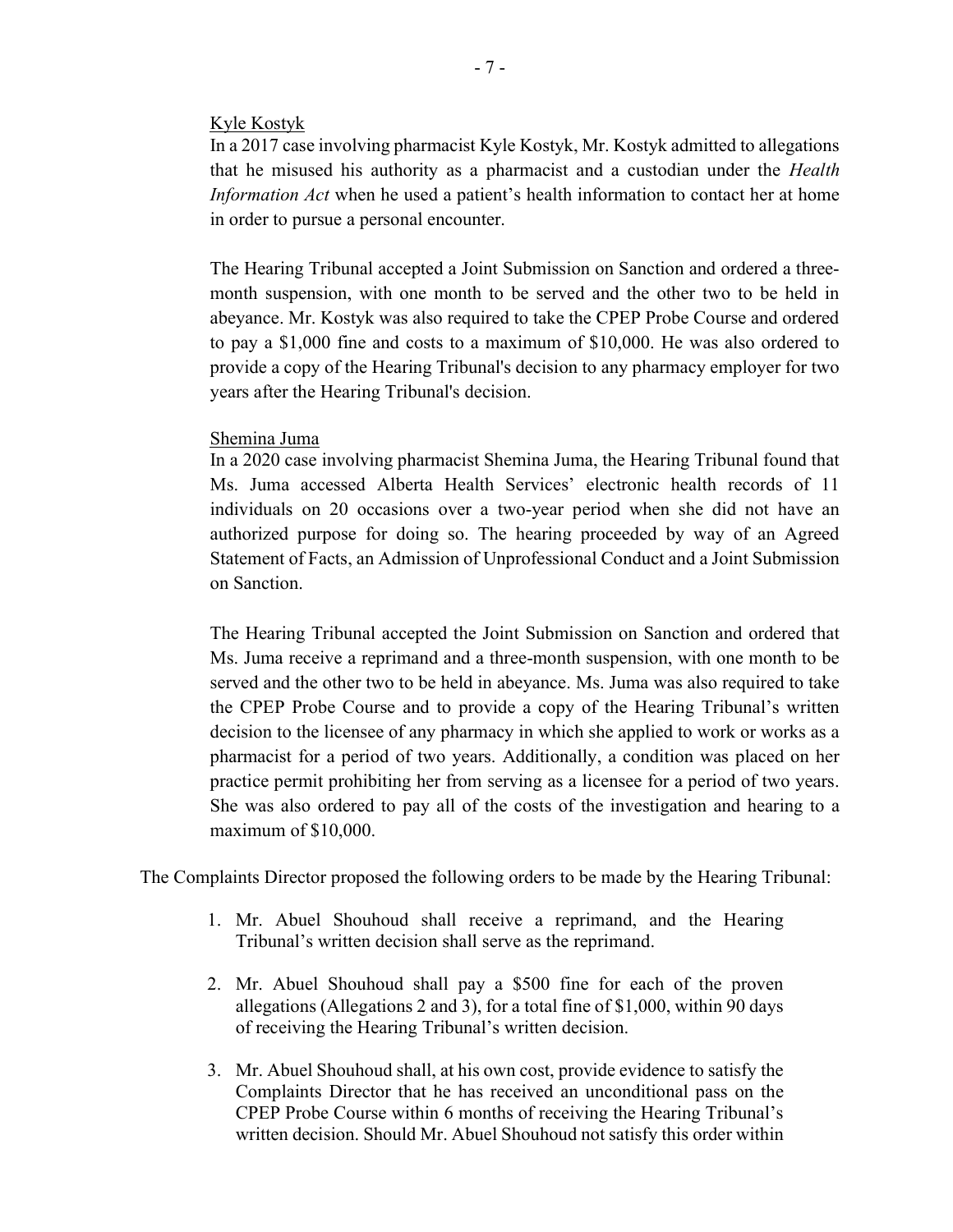the 6-month period, his practice permit and registration with the College shall be suspended until such time as he satisfies this order.

- 4. Mr. Abuel Shouhoud shall provide a copy of the Hearing Tribunal's written decision in this matter to any pharmacy employer or licensee of a pharmacy in which he applies to work or works as a pharmacist for three years, commencing on the date he receives a copy of the Hearing Tribunal's written decision.
- 5. Mr. Abuel Shouhoud shall pay 2/3 of the costs of the investigation and hearing. Payment will occur in accordance with a monthly payment schedule as directed by the Hearings Director and the costs shall be paid in full within 24 months of the date Mr. Abuel Shouhoud receives a copy of the Hearing Tribunal's written decision.

The Complaints Director provided the following reasons for the requested orders:

## Order 1: Reprimand

The Complaints Director submits that a reprimand is appropriate in this case as it serves the purpose of specific deterrence. This is consistent with the Songgadan and Juma cases, where the pharmacists received a reprimand for their unprofessional conduct.

### Order 2: Fines

Under the HPA, the Hearing Tribunal may award fines of up to \$10,000 per proven allegation of unprofessional conduct up to a maximum total of \$50,000.

The Complaints Director submits that in Mr. Abuel Shouhoud's case, it is appropriate to impose a \$500 fine for each of the proven allegations (Allegations 2 and 3). The fines in this case would be comparable with the fines ordered in the Songgadan case and Kostyk case. In the Songgadan case, the Hearing Tribunal ordered Ms. Songgadan to pay a \$1,000 fine for each individual whose information was inappropriately accessed. In the Kostyk case, the Hearing Tribunal ordered that Mr. Kostyk pay a \$1,000 fine for a single event.

### Order 3: CPEP Probe Course

The CPEP Probe Course would serve the purpose of specific deterrence by providing Mr. Abuel Shouhoud with the opportunity to self-reflect on his conduct and demonstrate to both the public and the College that he has developed an understanding of why it is unprofessional and should not be repeated.

### Order 4: Providing Written Decision to Pharmacy Employer or Licensee of a Pharmacy

Providing a copy of the Hearing Tribunal's decision to employers or licensees of pharmacies in which Mr. Abuel Shouhoud works is consistent with the Kostyk and Juma cases and is important because Mr. Abuel Shouhoud's conduct involved taking advantage of his role as a pharmacist. Mr. Abuel Shouhoud's conduct should be something his future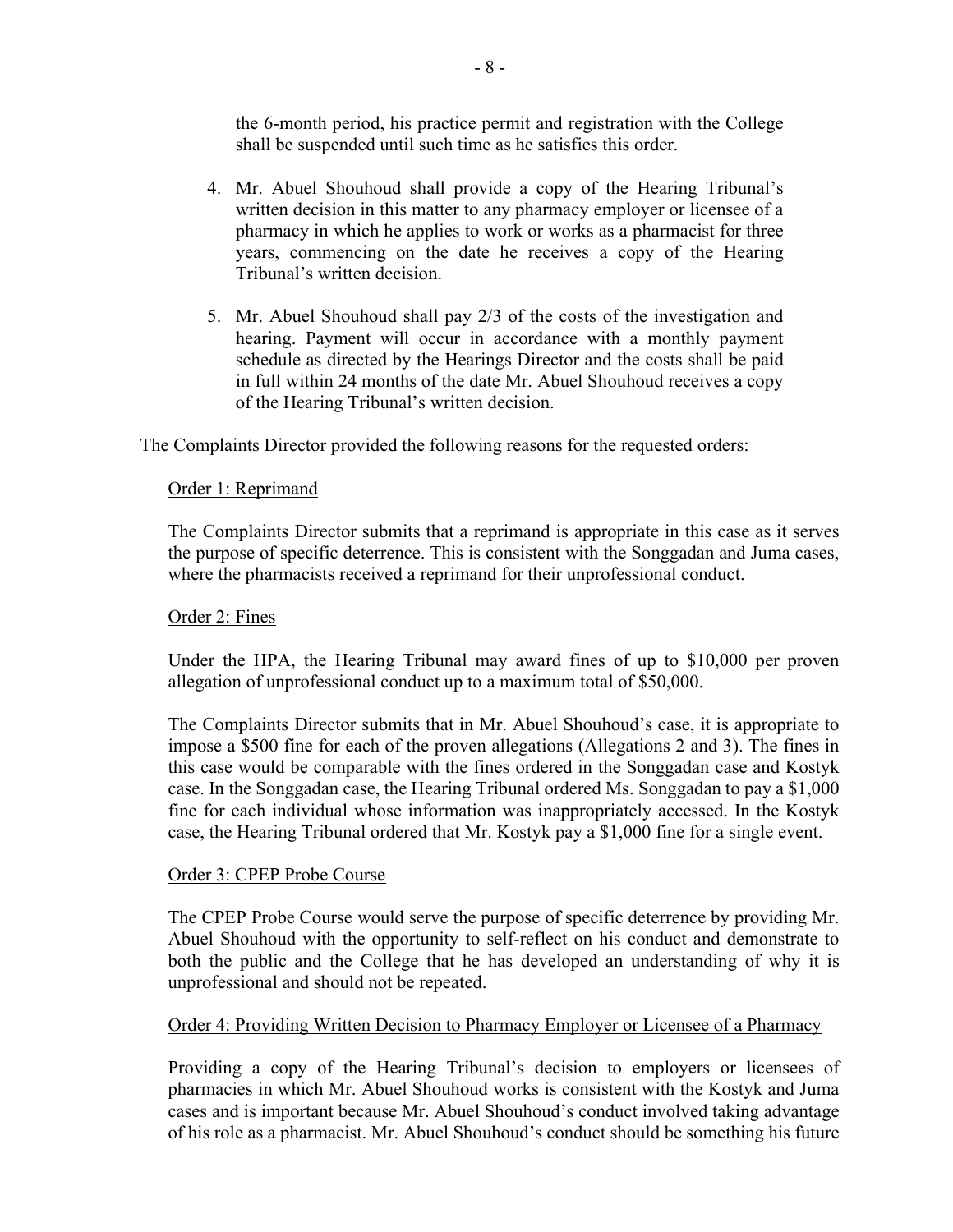employer, or the licensee of the pharmacy in which he works, should be made aware of for a period time to ensure that similar conduct is not repeated.

### Order 5: Payment of Costs

The Hearing Tribunal has specific authority under section 82(1)(j) of the HPA to direct that Mr. Abuel Shouhoud pay all or part of the costs of the investigation and hearing of these matters. In the circumstances of this case, the College and its members should not be forced to solely bear the expense of the investigation or the hearing. The need for the investigation and the hearing arose as a direct result of Mr. Abuel Shouhoud's unprofessional conduct, which was proven and found to amount to serious unprofessional conduct.

As of July 13, 2021, the costs incurred by the College in this matter are \$55,292.50. These costs do not reflect any costs incurred to prepare submissions on sanction or the costs that will be incurred by the Hearing Tribunal in making its decision on sanctions. As a result, the final costs in this matter may well exceed \$60,000.

The Alberta Court of Appeal has confirmed that "Requiring the professional to pay all or a portion of hearing and investigation costs is a common part of professional disciplinary sanctions" [Lysons v Alberta Land Surveyors' Association at para 13].

The Alberta Court of Appeal has also accepted representations of legal counsel that it was common that costs in a discipline hearing in 2013 could be \$23,000 per day. [Alberta College of Physical Therapists v Fitzpatrick at paras 8 and 9].

Finally, *Jaswal, supra*, at para 5 provides the following non-exhaustive list of factors to consider on costs:

- a. the degree of success, if any, of the professional in resisting any or all of the charges;
- b. the necessity for calling all of the witnesses who gave evidence or for incurring other expenses associated with the hearing;
- c. whether the persons presenting the case against the professional could reasonably have anticipated the result based upon what they knew prior to the hearing;
- d. whether those presenting the case against the professional could reasonably have anticipated the lack of need for certain witnesses or incurring certain expenses in light of what they knew prior to the hearing;
- e. whether the professional cooperated with respect to the investigation and offered to facilitate proof by admissions, etc.; and
- f. the financial circumstances of the professional and the degree to which his financial position has already been affected by other aspects of any penalty that has been imposed.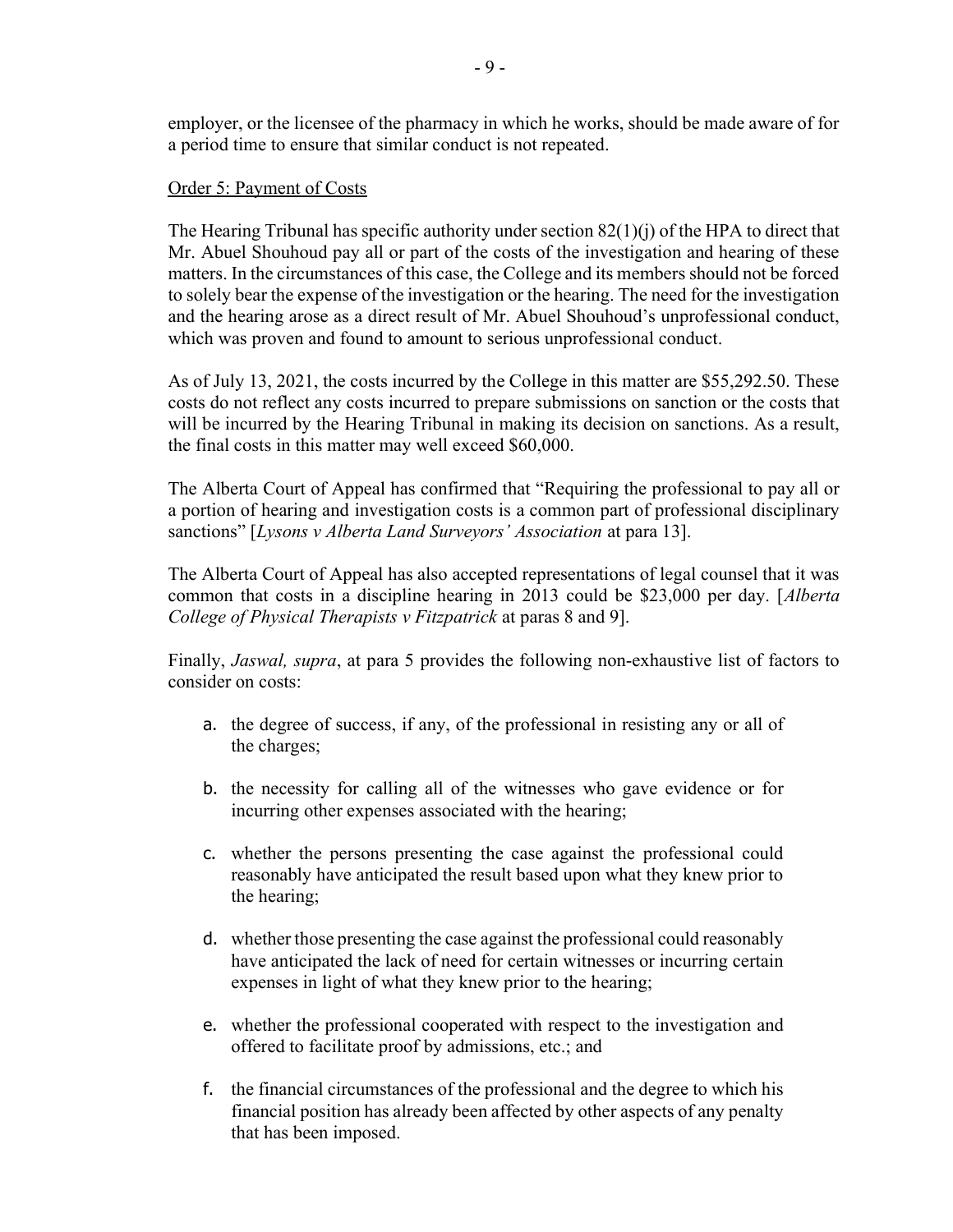In this case:

- a. the Complaints Director proved unprofessional conduct in two out of the three charges;
- b. the witnesses called by the Complaints Director were necessary for providing evidence in relation to the basis for the allegations in the Notice of Hearing;
- c. the Hearing Tribunal's decision to dismiss Allegation 1 could not have been reasonably foreseen by the Complaints Director; and
- d. due to its contested nature, the merits portion of the hearing extended to two and a half days and could not have been streamlined by including admissions of unprofessional conduct.

Based on these factors, the costs incurred to date in this matter have been reasonable.

Therefore, the Complaints Director requests that the Hearing Tribunal direct that Mr. Abuel Shouhoud pay 2/3 of the costs of the hearing within 24 months of receiving the Hearing Tribunal's written decision in this matter on a schedule satisfactory to the Hearings Director.

## IV. Summary of Submissions made by Mr. Abuel Shouhoud

Mr. Abuel Shouhoud provided written submissions dated September 16, 2021, which can be summarized as follows:

Mr. Abuel Shouhoud agrees with the Complaints Director's summary of the purpose of orders in a discipline proceeding. Mr. Abuel Shouhoud submits that the consideration by the Hearing Tribunal of relevant factors favourable to the member fulfills one part of the two-part purpose of fairness. The duty of fairness at sanctioning dictates both the process and outcome are to be fair: paragraph 2 on page 9 of the Kyle Kostyk Hearing Tribunal decision. el Shouhoud agrees with the Complaints Director's summary of the purpose of orders<br>pline proceeding. Mr. Abuel Shouhoud submits that the consideration by the Hearing<br>of relevant factors favourable to the member fulfills on

It is submitted, the factors for imposing an appropriate sanction at the conclusion of disciplinary proceedings are those set out in *Jaswal*, *supra*, at para 36. It is further noted that the factors are meant to be non-exhaustive in nature and are appropriate to formulate the proper sanction by applying the principles against the facts of the case.

Mr. Abuel Shouhoud reviewed the *Jaswal* factors as applied to the case and the proven allegations:

### A. The Nature and Gravity of the Proven Allegations

The nature of Allegation 2 may be described as an unauthorized disclosure of as disclosure of the personal health information to the patient in a non-private or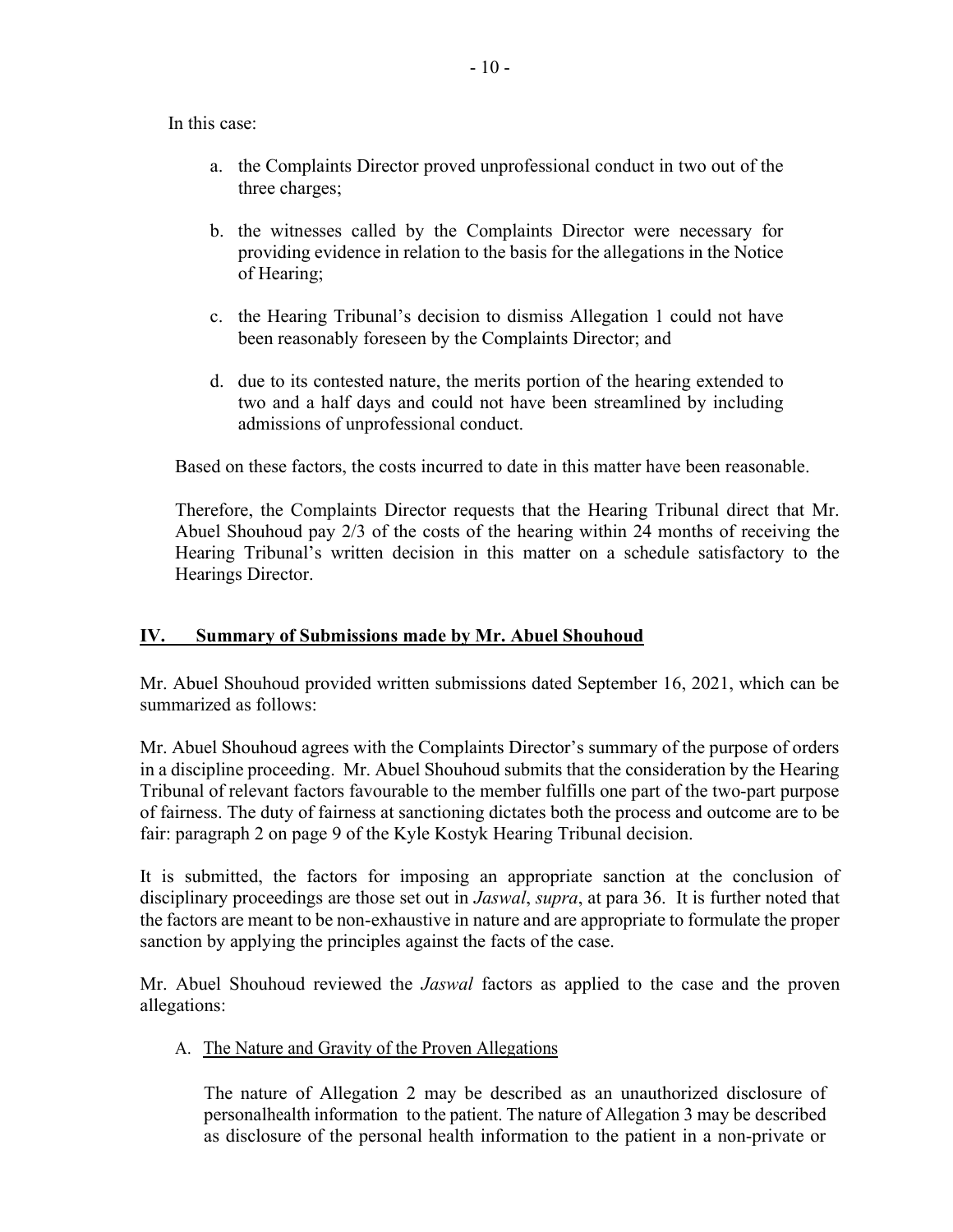non-confidential manner.

The nature of the Allegations is serious. The gravity (otherwise described as the severity), it is submitted, falls on the less severe end of the spectrum for Allegations of this nature.

The disclosure was only made to the patient and not to a third-party. The manner in which Mr. Abuel Shouhoud disclosed the health information in his office to with present, by turning the screen away from 's point of view and stating none of the information aloud, suggests some effort was made to disclose the information in a private and confidential manner.

B. The Age and Experience of the Member

Mr. Abuel Shouhoud was 40 years of age at the time of the incident in question. He has been a member of the Alberta College of Pharmacy in good standing since August 13, 2013. Although not new to the profession he is not long in tenure.

#### C. The Presence or Absence of Prior Complaints or Convictions

There are no prior complaints nor convictions against Mr. Abuel Shouhoud.

D. The Age and Mental Condition of the Offended Patient

The Complainant was 40 years old at the time of the incident. There was no evidence of mental condition before the Hearing Tribunal.

#### E. The Number of Times the Offences were Proven to have Occurred

The Allegations of unprofessional conduct arise out of the same incident, occurred on a single occasion, and were brief in duration.

F. The Role of the Member in Acknowledging what has Occurred

The right to defend against allegations is not an aggravating factor that can be held against a member at sanctioning should the Hearing Tribunal find the allegations demonstrate unprofessional conduct. Mr. Abuel Shouhoud is entitled to test the 'evidence' against him and did so, successfully on Allegation 1.

In response to the Complaints Director's submissions, Mr. Abuel Shouhoud's failure to acknowledge his conduct was unprofessional or serious is an assumption premised on his running of a defence at the hearing and should be rejected.

Mr. Abuel Shouhoud testified he accessed Netcare and the to ensure no contraindication with a potential when refilling the Complainant's prescription for . There is no evidence this review was unlawful or unwarranted in the circumstances. He disclosed the results to the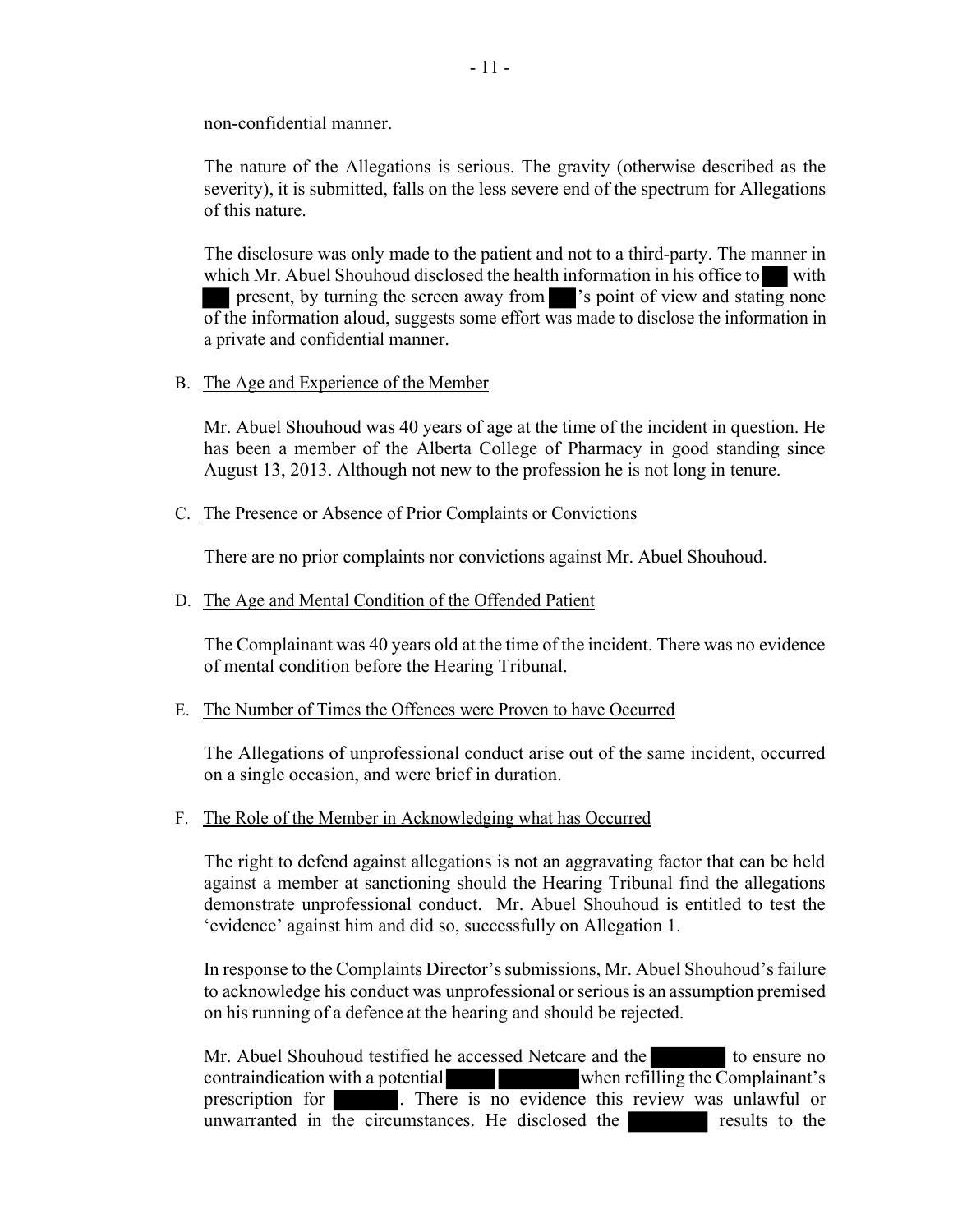Complainant at the time in question so as to relieve her stress and make her feel better. Mr. Abuel Shouhoud's actions were to help the patient. He testified that he did not verbalize the results due to the presence and proximity of in the room.

Mr. Abuel Shouhoud's actions were a result of his interpretation of the Complainant's demeanour and response of "please don't" to his offer to check the Complainant's result (from earlier that day) which he interpreted to mean she did not want to hear bad news.

Although Mr. Abuel Shouhoud's reasons for his conduct were not accepted by the Hearing Tribunal, it found no evidence of malice on his part. Further there was no obstructive behaviour from him in the investigation, hearing or otherwise. Mr. Abuel Shouhoud at all times conducted himself in an honest and forthright manner.

Mr. Abuel Shouhoud acknowledges remorse for any pain he has caused to the Complainant for the events of December 3, 2019.

G. Whether the Offending Member has Already Suffered Serious Financial or Other Penalties as a Result of the Allegations Having been Made

Mr. Abuel Shouhoud had to retain legal counsel to defend the Allegations against him and as a result of same has suffered financially for payment of his defence, despite successfully defending Allegation 1.

The publication of the *Hearing Notice* on the Alberta College of Pharmacy's website with the wording of "Charge: Unprofessional conduct pursuant to the Health Professions Act" is penal in nature. It is submitted s. 135.93(2) of the Act sets out information that must be maintained on the website. Any further information to be published on the website is subject to a bylaw describing the additional information to be published (s. 135.93(4) of the  $Act$ ).

Bylaw 78 of the Bylaws of The Alberta College of Pharmacy (the "Bylaws") sets out the Additional General Information that May be Published on the College's Website. Nowhere does Bylaw 78 expressly describe the Hearing Notice as additional information that may be publishable.

### H. The Impact of the Incident on the Offended Patient

's evidence was that the events of December 3, 2019 had a significant impact on her. She hadn't worked in a year and struggled to go back to her place of work. She has been in therapy.

## I. The Presence or Absence of Mitigating Circumstances

Mr. Abuel Shouhoud's cooperation throughout the investigation was both timely and non- obstructive. There is no indication from the Complaints Director that Mr. Abuel Shouhoud was less than forthcoming in the investigation process. Although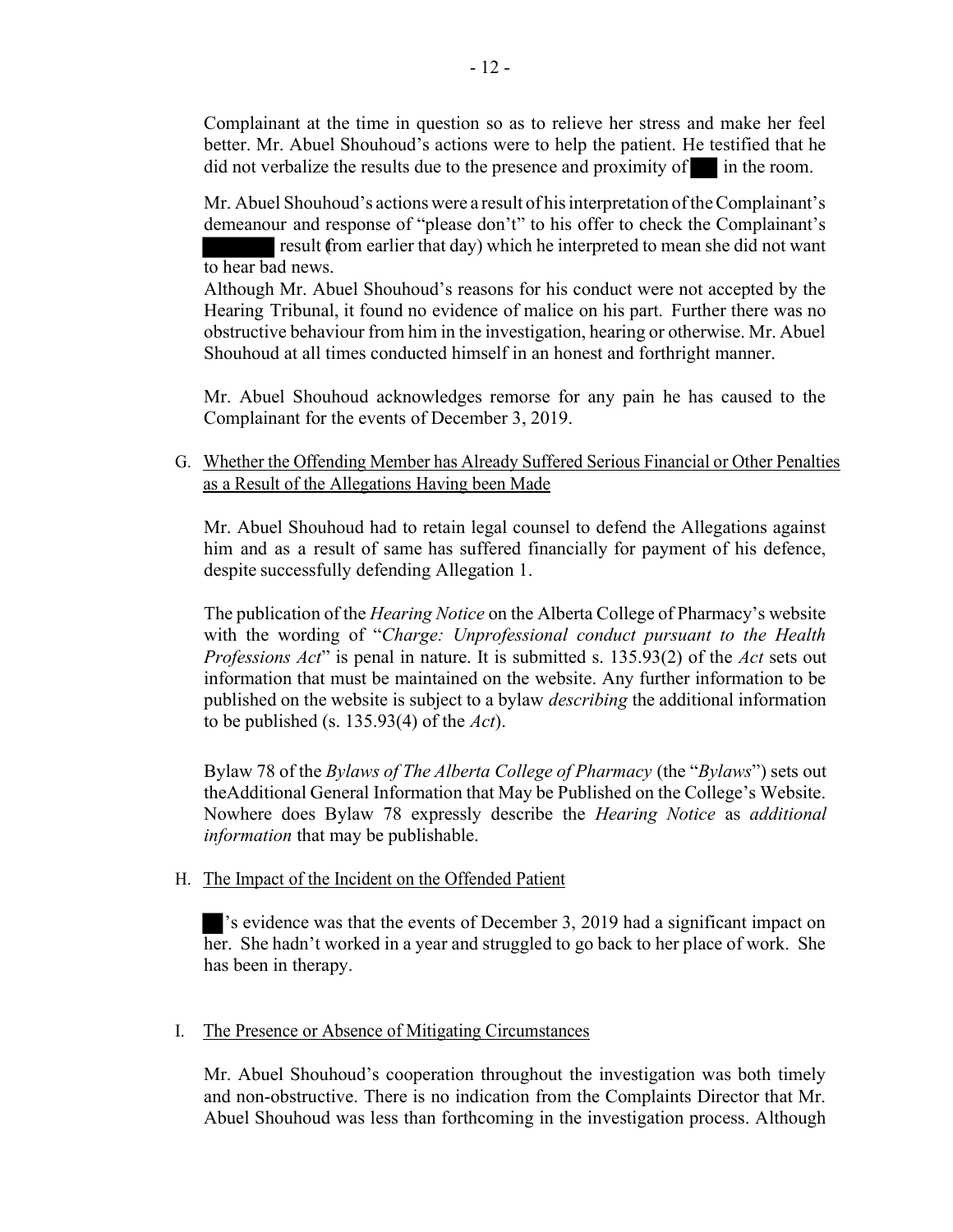he is legally obligated to comply with the investigation his honest and forthright behaviour at investigation and hearing, while expected of a member of the College, should be considered a mitigating factor or alternatively, a factor generally to consider at sanction.

Mr. Abuel Shouhoud has no prior complaints nor findings of unprofessional conduct against him which is a mitigating factor on sanction.

The Hearing Tribunal found Mr. Abuel Shouhoud exhibited no malice, and it was quite plausible he believed he was trying to help the Complainant. The absence of malice is a relevant factor to consider at sanction.

The fact Allegations 2 and 3 were one-off incidents, arising from the same act and were very brief in nature are mitigating factors on sanction.

J. The Need to impose Specific and General Deterrence

In response to paragraph 31 of the Complaints Director's submission, Mr. Abuel Shouhoud testified as to his interpretation of the salient events which led to his actions. The Hearing Tribunal found no malice and that it was quite plausible Mr. Abuel Shouhoud believed he was trying to help the Complainant. Mr. Abuel Shouhoud is remorseful for any pain caused to the Complainant for the incident on December 3, 2019.

Specific and general deterrence are vital for the purpose of Orders issued by the Hearing Tribunal.

## K. The Need to Maintain the Public's Confidence in the Integrity of the Profession of Pharmacy in Alberta

Mr. Abuel Shouhoud admits that pharmacists are entrusted by society and patients with access to personal health information and that breaking this trust brings disrepute to the profession and harms the ability of the profession to self-regulate. Further to that, the public's confidence in the integrity of all self-regulating professions, including the Alberta College of Pharmacy, is strengthened where the entirety of the complaint process, including the investigation, hearing and sanctioning, is subject to the duty of fairness for all parties involved.

L. The Degree to which the Conduct is Clearly Outside the Range of Permitted Conduct

Allegations 2 and 3 were found by the Hearing Tribunal to be outside the range of permitted conduct.

M. The Range of Sentences in Other Similar Cases

In response to paragraph 38 of the Complaints Director' submission, it is submitted the cases referenced are significantly more aggravating in nature than the circumstances of this case.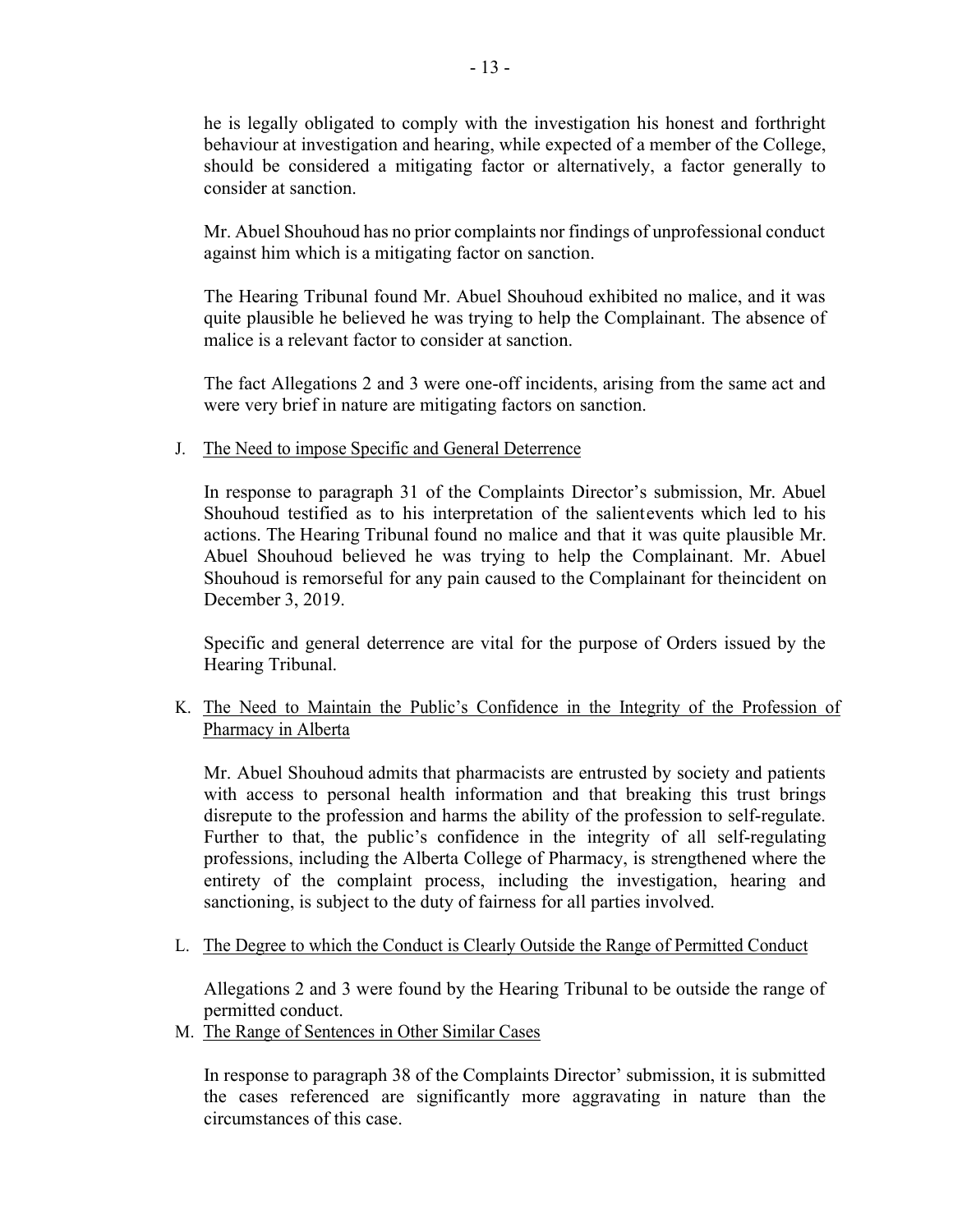i. Songgadan

In Songgadan the member accessed and disclosed personal health information to attack the character of 4 complainants. When confronted with questions regarding her actions, the member initially denied committing the acts that make out the allegations and only admitted to the acts after being provided with Person A's Netcare disclosure log. Each complainant's respective Netcare profile was accessed multiple times and the disclosure of the complainants' personal health information was disseminated across the member's Facebook page with sufficient access to the public.

Songgadan's initial denial of the allegations, multiple breaches of multiple complainants' NetCare, unlawful access of personal health information, and disclosureof personal health information on to a public domain is evidence of significantly more aggravating circumstances than the facts in this case. As such the sanctions imposed therein should likely be more severe than those imposed in this case.

ii. Kostyk

Kostyk accessed personal health information of a 16-year-old girl for the purpose of a personal encounter. Although there was no evidence to support the fact Kostyk was aware of the age at the time of communication or that Kostyk deliberately attempted to contact a minor and evidence was led that no criminal charges were issued for this correspondence; Kostyk's use of information for personal objectives and for purposes unrelated to care are still significantly more aggravating than the facts in this case. As such the sanctions imposed therein should be more severe than those imposed in this case.

iii. Juma

Juma's case deals with unlawful access of personal health information of 11 individuals on 20 occasions over the course of two years. The case evidences significant repetitivebehaviour and is significantly more aggravating than the facts in this case. As such the sanctions imposed therein should be more severe than those imposed in this case.

There are no reported decisions similar in circumstances to the facts before the Hearing Tribunal. Pursuant to the purposes of sentencing - fairness to the process and the outcome suggest where no similar cases exist, the Hearing Tribunal, shall impose a sanction it determines fit by adjusting the sanctions to reflect the severity of the unprofessional conduct findings found in other cases. Under the circumstances the case before the Hearing Tribunal warrants a less severe sanction than those cases put forth by the Complaints Director due to the significantly less-aggravating circumstances, including:

- a) Disclosure in this case was a one-time event as opposed to repetitive behaviour (Songgadan, Juma);
- b) Disclosure in this case was to the patient as opposed to third parties or the public (Songgadan); and
- c) Disclosure was done to reduce the stress of the patient and make her feel better and with no personal gain or personal objective in mind (Songgadan, Kostyk)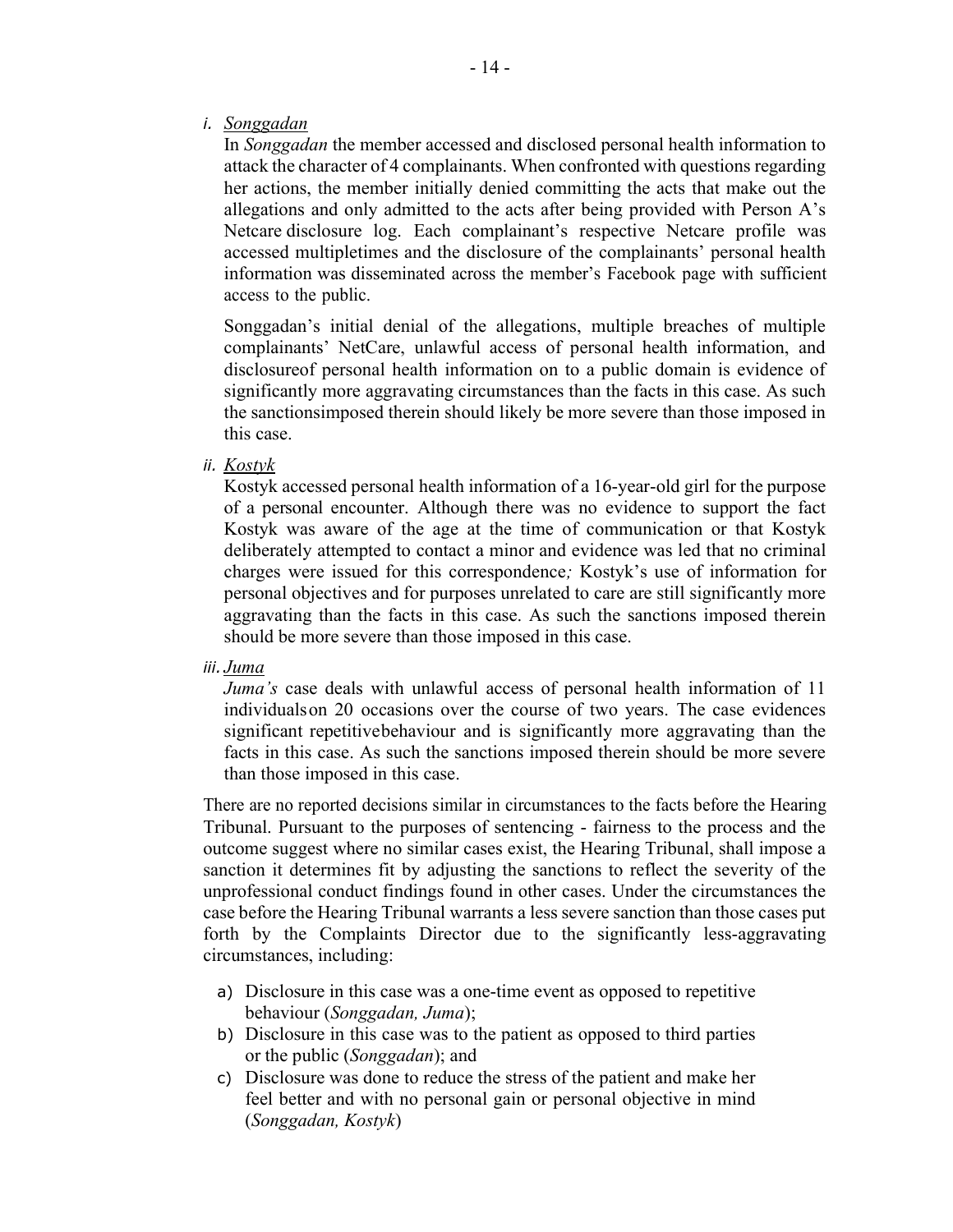Mr. Abuel Shouhoud responded to the Complaints Director's proposed orders as follows:

A. Order 1: Reprimand

A Reprimand is an appropriate Order in this case. A Reprimand serves the purposes of both specific and general deterrence. It is notice to both Mr. Abuel Shouhoud and other members of the College that acts of unprofessional conduct are taken seriously. A Reprimand maintains the integrity of the profession as it sends a clear notice that acts of unprofessional conduct will not be tolerated. A Reprimand protects the public as it is a record originating from the College that acts of unprofessional conduct will not be tolerated and will not be repeated.

B. Order 2: Fine

A fine is an appropriate Order in this case. A fine serves the purposes of both specific and general deterrence. It is notice to both Mr. Abuel Shouhoud and other members of the College that acts of unprofessional conduct are taken seriously. A fine maintains the integrity of Profession as it sends a clear notice that acts of unprofessional conduct will not be tolerated. A fine protects the public as it is a record originating from the College that acts of unprofessional conduct will not be tolerated and will not be repeated. A fine in the range of \$500.00 per offence is within the range of acceptable fines for the Allegations.

An appropriate fine in this case would be a global amount of \$500.00 to \$750.00. The basis for this quantum of fine is:

- a) Mr. Abuel Shouhoud has no prior finding of unprofessional conduct against him;
- b) Allegations 2 and 3 arise from the same incident (disclosure of personal health information) and to award \$500 fine per Allegation would result in fining him twice for the same incident;
- c) The finding of no malice by the Hearing Tribunal is a factor that should be considered for a lower fine.
- C. Order 3: CPEP Probe Course

The CPEP Probe Course is not an appropriate Order in this case. Mr. Abuel Shouhoud has taken part in the investigation and hearing and has reflected on the Hearing Tribunal's decision. Mr. Abuel Shouhoud has recommitted himself to ensuring strict compliance with the legislative and regulatory authorities moving forward and has taken it upon his own volition, since the Notice of Hearing was issued, to review the Alberta College of Pharmacy's Code of Ethics and Standards of Practice as well as the HPA to ensure compliance moving forward.

D. Order 4: Providing Written Decision to Pharmacy Employer or Licensee of a Pharmacy

The providing of the written decision to the parties contemplated herein is neither necessary nor serves any purposes in sanctioning that are not already achieved by the aforementioned Orders.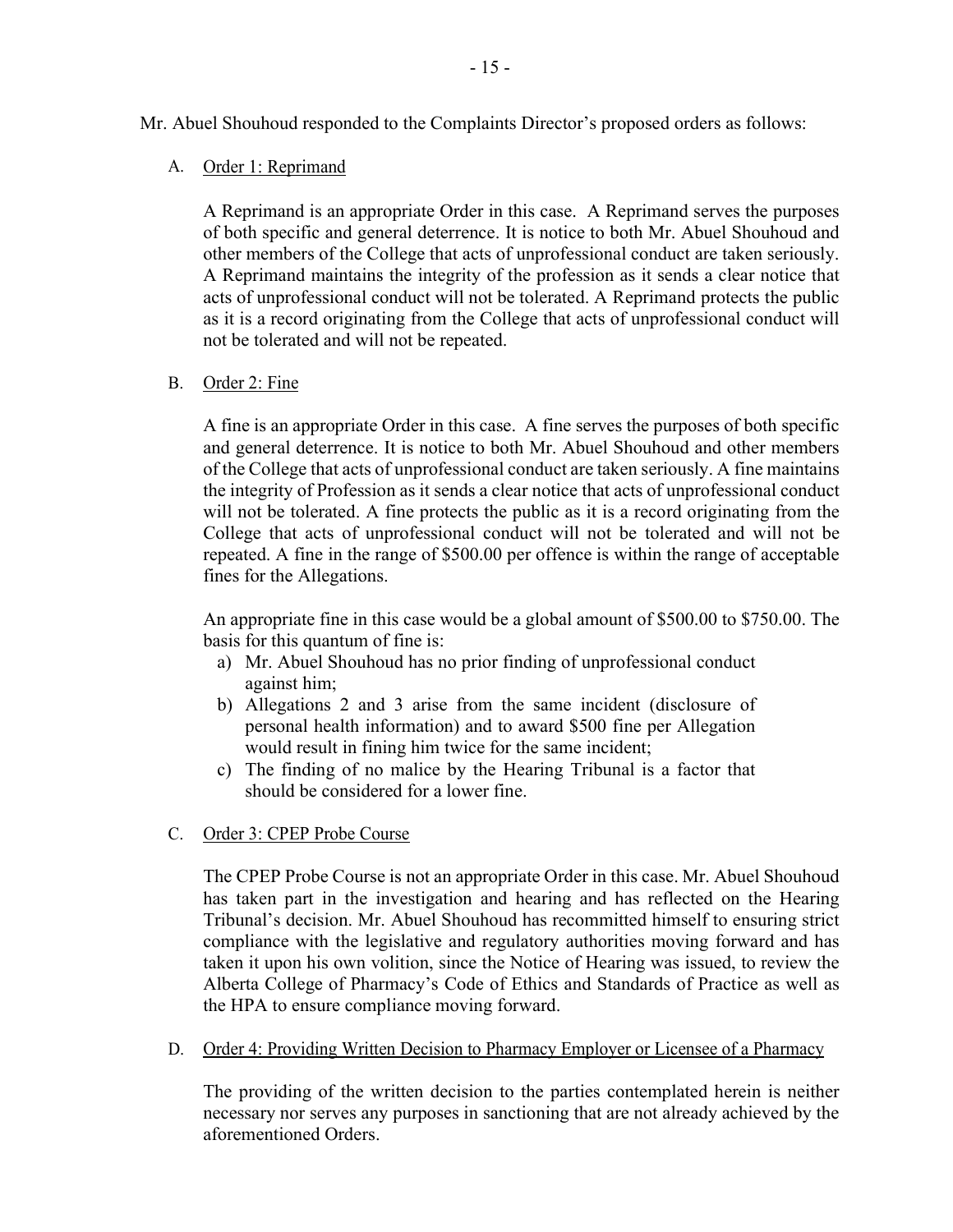In the alternative, if this Hearing Tribunal finds the Order is appropriate it is submitted three years is excessive. Kostyk and Juma each received a similar form of Order for a period of two years. The circumstances in Kostyk and Juma were significantly more aggravating as set out above. As this Hearing Tribunal found no indication of malice and it was quite plausible Mr. Abuel Shouhoud truly believed he was trying to help the Complainant any Order issued should be for a significantly reduced time period than what is being proposed by the Complaints Director.

#### E. Order 5: Payment of Costs

It is submitted the College should pay the entirety of the expenses of costs of and fees related to the investigation, hearing and sanctioning process, without restriction, for itself, the Complaints Director and the Hearing Tribunal.

The majority of this hearing centred around Allegation 1 and the disclosure without authorized purpose to a third party. The Hearing Tribunal dedicated four pages of its decision to its finding on Allegation 1 as opposed to two paragraphs for each of its findings on Allegations 2 and 3. Submissions on Allegations 2 and 3 were succinct and direct as opposed to Allegation 1 which was much more contentious and elaborate.

The fact the decision noted Mr. Abuel Shouhoud admitted Allegation 2 during the hearing and that his own testimony supported Allegation 3 – should come as no surprise. Mr. Abuel Shouhoud's narrative of events in his interviews and written statements with the Complaints Director mirrored his testimony. Mr. Abuel Shouhoud did not deny the act of disclosure set out in Allegations 2 and 3 but chose to articulate his reasons behind those actions for the Hearing Tribunal to determine whether it constituted unprofessional conduct. The Hearing Tribunal found those reasons did not constitute mere errors in judgment and findings of unprofessional conduct were made. Mr. Abuel Shouhoud had no choice in this matter but to run a defence and did so, successfully on Allegation 1.

The evidence suggests the Complaints Director conducted an extensive investigation into the complaint. Two individuals from the Complaints Director's office worked on this investigation including, speaking with the involved parties over the phone, collecting and reviewing written statements, conducting in-person interviews, drafting an investigation report summarizing the findings based on the evidence collected and drafting a Record of Decision. Admittedly Mr. Krempien was less involved than Mr. Stanowich in the investigation but he reviewed the findings and recommendations of Mr. Stanowich's investigation report prior to issuing his Record of Decision of Complaints Director to proceed with three Allegations of unprofessional conduct. Notwithstanding the Complaint Director's due diligence in the investigation, the Hearing Tribunal found the Complaints Director did not discharge its burden of proof on Allegation 1 on the basis of insufficient evidence tendered at the hearing.

The fact is, the Hearing Tribunal found no reason to engage in a credibility assessment of the Parties, because even if it could accept the Complainant or Third- party witness' respective version of events, their respective version of events did not, on a balance of probabilities, make out Allegation 1. The fact a credibility assessment was not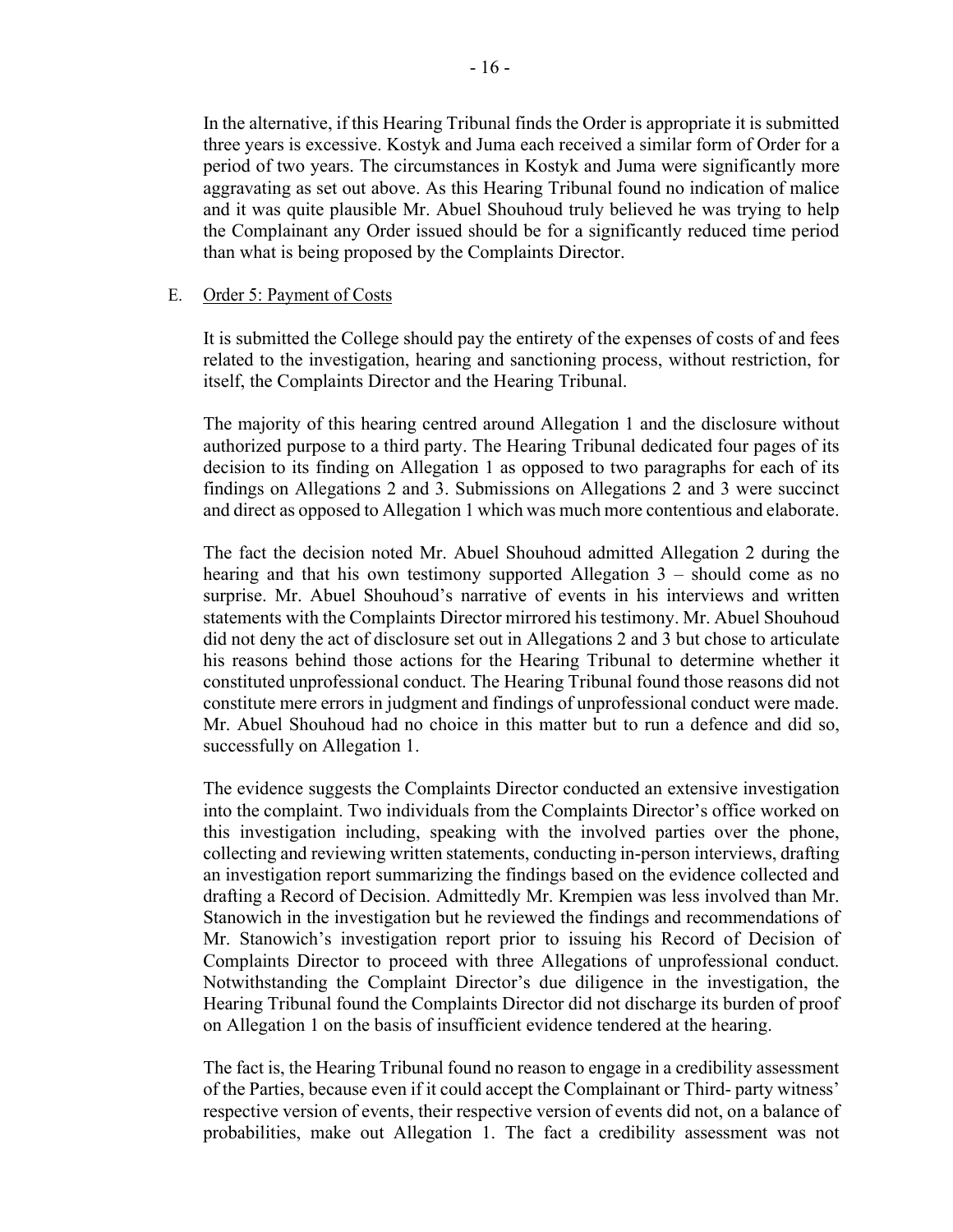required to determine Allegation 1 is directly due to the Complaints Director's failure to tender sufficient evidence. This is a significant factor that must be considered by the Hearing Tribunal in apportioning costs.

The time and resources spent to investigate and prosecute Allegation 1, in the face of a finding of insufficient evidence, should not be borne by Mr. Abuel Shouhoud.

In response to paragraphs 55 and 56 of the Complaints Director's submission, the Alberta Court of Appeal in K.C. v. College of Physical Therapists of Alberta, 1999 ABCA 253 confirmed although the Act and its regulations permit recovery of all hearing costs it does not mean it must be ordered in every case. Costs on a full indemnity basis should not be the default, nor in the case of mixed success, should costs be a straight mathematical calculation based on number of convictions divided by number of charges. In addition to success and failure, the party awarding costs must consider other factors such as seriousness of charges, conduct of parties and reasonableness of amounts. If a costs award would deliver a crushing financial blow, it deserves further scrutiny, as exorbitant cost awards may deny an investigated person a fair chance to dispute allegations of professional misconduct.

In the Hearing Tribunal's Decision in the Matter of Basel Alsaadi the Hearing Tribunal awarded 50% of the costs of the hearing be paid by the Investigated Person. That case dealt with a pharmacist who had accessed multiple individual's personal health information over 700 times without authorized purpose, while on holiday and while the investigation into the complaint was ongoing. Alsaadi further misled investigators by holding back information during the investigation that was provided at the hearing and was found to have attempted to obtain false evidence for his defence, by asking a patient to sign a false letter for provision of care. The costs for Alsaadi's hearing were expected to be in the range of \$240,000 due to, amongst other things, Alsaadi misleading investigators, requesting a series of adjournments to discharge and retain new legal counsel, and launching unsubstantiated allegations of bias and inappropriate conduct against the Complaints Director and Hearing Tribunal. Notwithstanding Alsaadi's egregious conduct and post-offence behaviour during the investigation and hearing and the acknowledgement of the factors set out in in Lysons v Alberta Land Surveyors Association and Alberta College of Physical Therapists v. Fitzpatrick (as referenced in the Complaint's Director's submission); the Hearing Tribunal relied on K.C. and the principal that cost orders that deny investigated persons a fair chance to dispute allegations are to be avoided. The result was the costs award was cut in half despite the Complaints Director success on all but one of the allegations. Although the allegations before the Hearing Tribunal are significantly less aggravating than Alsaadi, the quantum of costs award sought by the Complaints Director, if accepted would serve to deny, deter and impede those faced with similar allegations from defending themselves in the future.

Allegations 2 and 3, while serious in nature, do not necessitate the costs award sought by the Complaints Director given their gravity is on the lower end of the spectrum for allegations of this nature.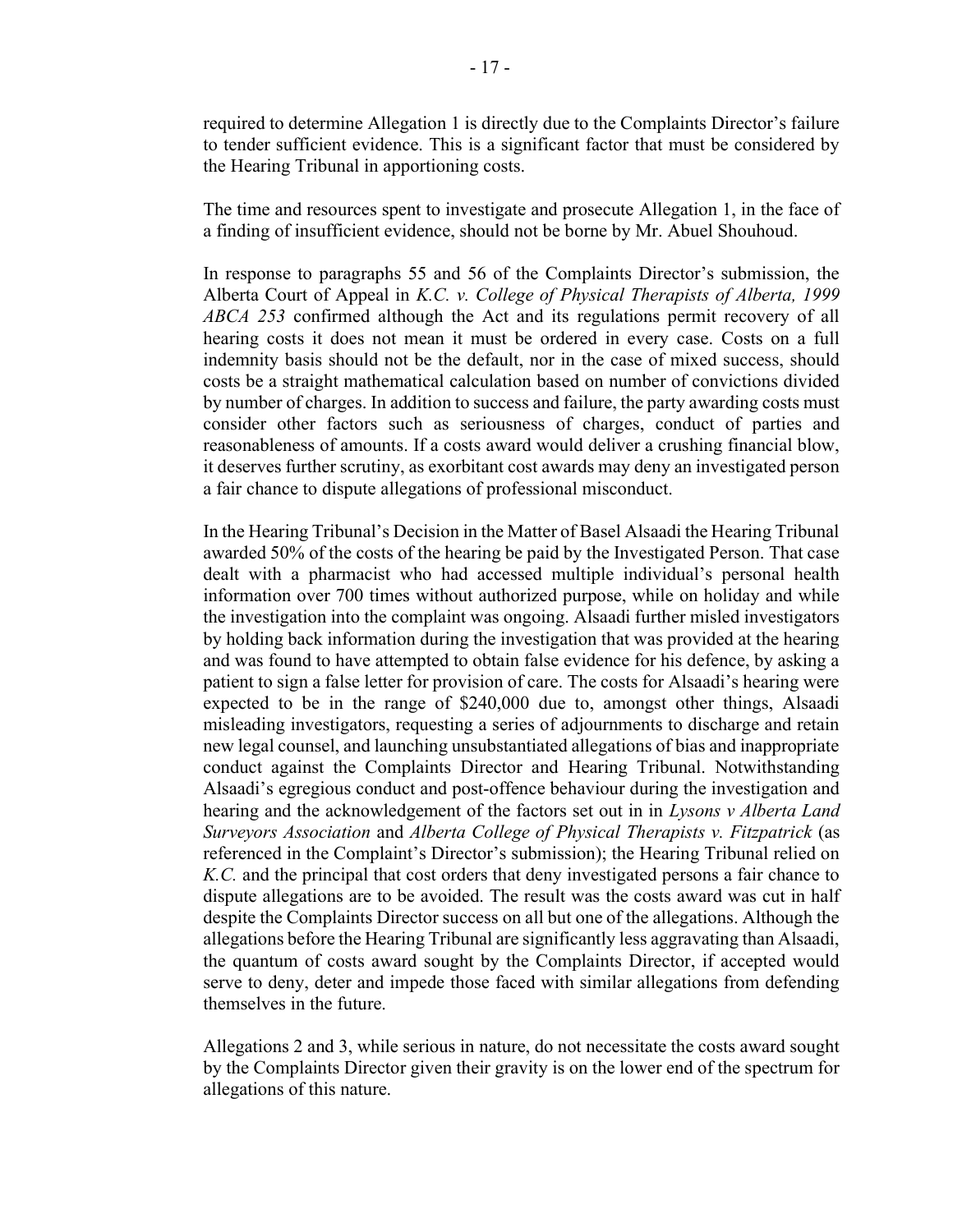With respect to the *Jaswal* factors on costs Mr. Abuel Shouhoud reiterates the application of the factors to the case suggests all the costs should be borne by the College.

A. The Degree of Success, if any, of the Professional in Resisting Any or All of the Charges

Mr. Abuel Shouhoud was successful in defending the most serious and timeconsuming of the allegations, that being Allegation 1.

## B. The Necessity for Calling all of the Witnesses who gave Evidence or for Incurring Other Expenses Associated with the Hearing

The finding by the Hearing Tribunal was clear - the Complaints Director led insufficient evidence to prove Allegation 1. The Complaints Director should have realized from its investigation - it lacked sufficient evidence to proceed on Allegation 1 and should nothave proceeded on Allegation 1. It is clear s's evidence was not necessary for Allegations 2 and 3 based on the evidence arising from the investigatory record which came out at the hearing from both Mr. Abuel Shouhoud and

C. Whether the Persons Presenting the Case Against the Professional Could Reasonably Have Anticipated the Result Based Upon What They Knew Prior to the Hearing

Given the extensive investigation measures taken by the Complaints Director including, phoning of witnesses, collecting written statements and conducting detailed in-person interviews after review of those statements; the evidence at hearing came out in accordance with the investigatory record. As such it was reasonably foreseeable to believe the Complaints Director should have been aware it had insufficient evidence to meet its burden on Allegation 1.

D. Whether Those Presenting the Case Against the Professional Could Reasonably Have Anticipated the Lack of Need for Certain Witnesses or Incurring Certain Expenses in Light of What They Knew Prior to the Hearing

was not a necessary witness to make out Allegations 2 and 3 given the evidence of and Mr. Abuel Shouhoud in the investigatory record. The Hearing may have been streamlined had the Complaints Director recognized the insufficient evidence it had to make out Allegation 1 after its extensive investigation, and not called for Allegations 2 and 3.

E. Whether the Professional Cooperated with Respect to the Investigation and Offered to Facilitate Proof by Admissions

Mr. Abuel Shouhoud's conduct during the investigation and hearing was honest and forthright and was what one would expect of a member of the College.

F. The Financial Circumstances of the Professional and the Degree to Which his Financial Position has Already Been Affected by Other Aspects of any Penalty that has been Imposed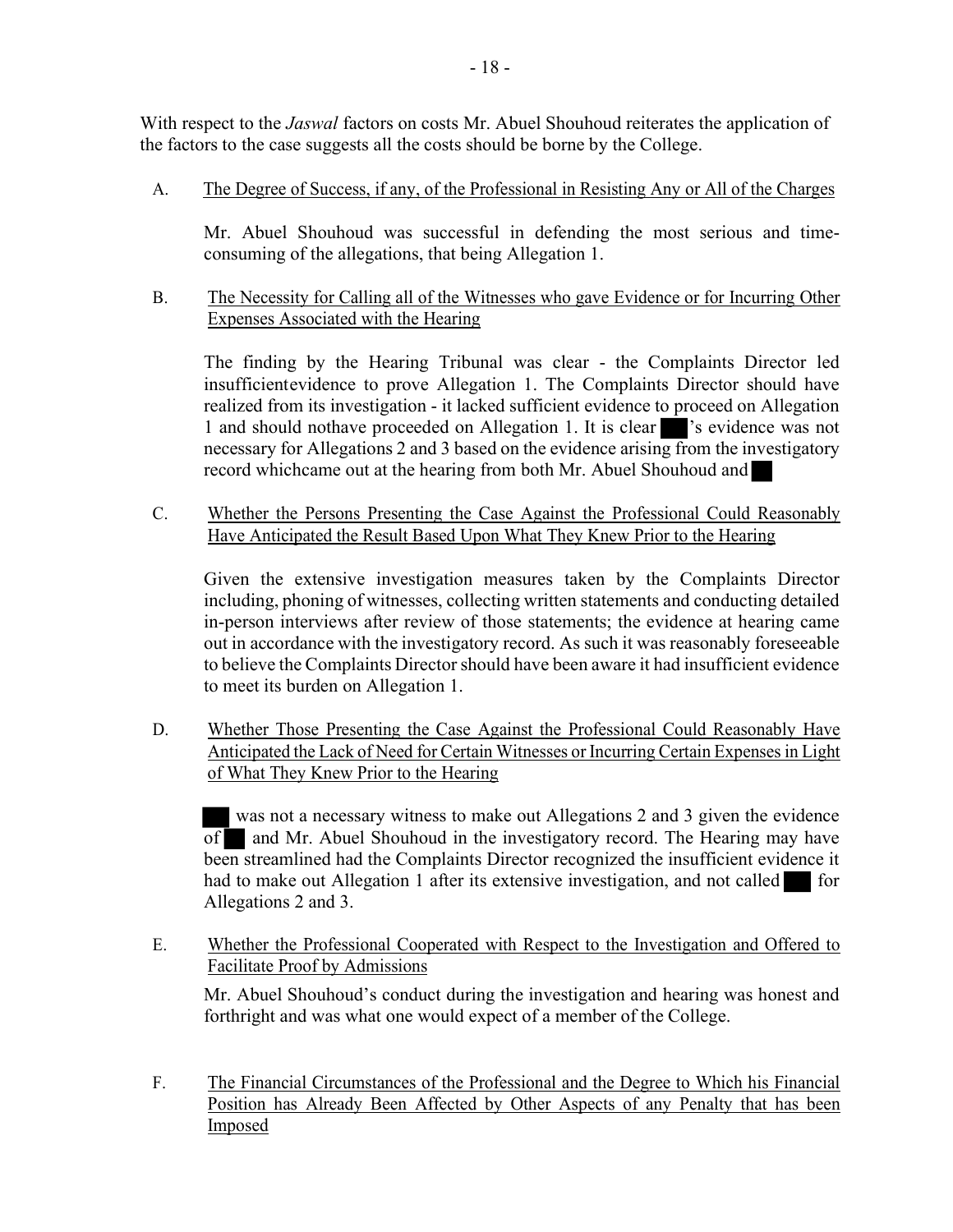Mr. Abuel Shouhoud has spent extensive legal costs in defending himself and he was exonerated with respect to the most significant allegation. Given the process commenced over Covid, while Mr. Abuel Shouhoud was unemployed, he has suffered some financial hardship from the process.

Given the *Jaswal* factors on costs were meant to be a non-exhaustive list, and in light of K.C., it is submitted an additional factor for consideration regarding a costs award should be whether the costs award would serve to deny, deter or impede the member and future investigated persons a fair chance to dispute the allegations. Given the purposes of sanctioning includes fairness in both process and outcome it is submitted that the totality of the costs award should be evaluated to ensure it is not too onerous to preclude members from defending themselves from similar allegations in the future.

### G. Whether the Costs Would Serve to Deny, Deter or Impede a Member or Future Investigated Persons a Fair Chance to Dispute the Allegations

The costs have not been finalized but are understood to be in excess of \$60,000. In a case of this nature the fines and other penalties proposed are, admittedly, not financially substantial in nature. As such a costs award in the amount of two thirds (2/3) of the total projected cost is still exorbitant in light of the sanctions. While costs are not intended to be punitive, they invariably may have that effect and must be considered in the totality of the sentence. To award a substantial cost award against Mr. Abuel Shouhoud would serve to deny, deter and impede other investigated persons going forward a fair chance to dispute similar Allegations against them due to the costprohibitive nature of similar proceedings. It is submitted a cost award of this quantum offends the purposes of sentencing, including fairness and integrity of the profession.

Considering Mr. Abuel Shouhoud defended Allegation 1, successfully; and the Hearing Tribunal found he exhibited no malice, and it was quite plausible he believed he was trying to help the Complainant, an exorbitant costs award would offend the purposes of sentencing.

In the alternative, in the event that the Hearing Tribunal believes an Order for Costs is appropriate, it is submitted the appropriate range for a costs award in these circumstances should be between \$5,000 to \$7,500 for the investigation, hearing and sanction.

That costs award is a multiple of ten times the amount of the fine proposed. That multiple was applied (approximately) in Songgadan (4 fines of \$1,000.00 per offence and \$11,000.00 in costs) and Kostyk (\$1,000.00 fine and \$10,000.00 in costs). Although Songgadan and Kostyk did not proceed to contested hearings – the fact is their conduct was for personal gain and personal objectives. The findings in our case necessitate a lower amount of costs award under all the circumstances outlined above and the fact Allegation 1 was dismissed.

Mr. Abuel Shouhoud submits that the Hearing Tribunal make the following orders:

A. Mr. Abuel Shouhoud shall receive a reprimand.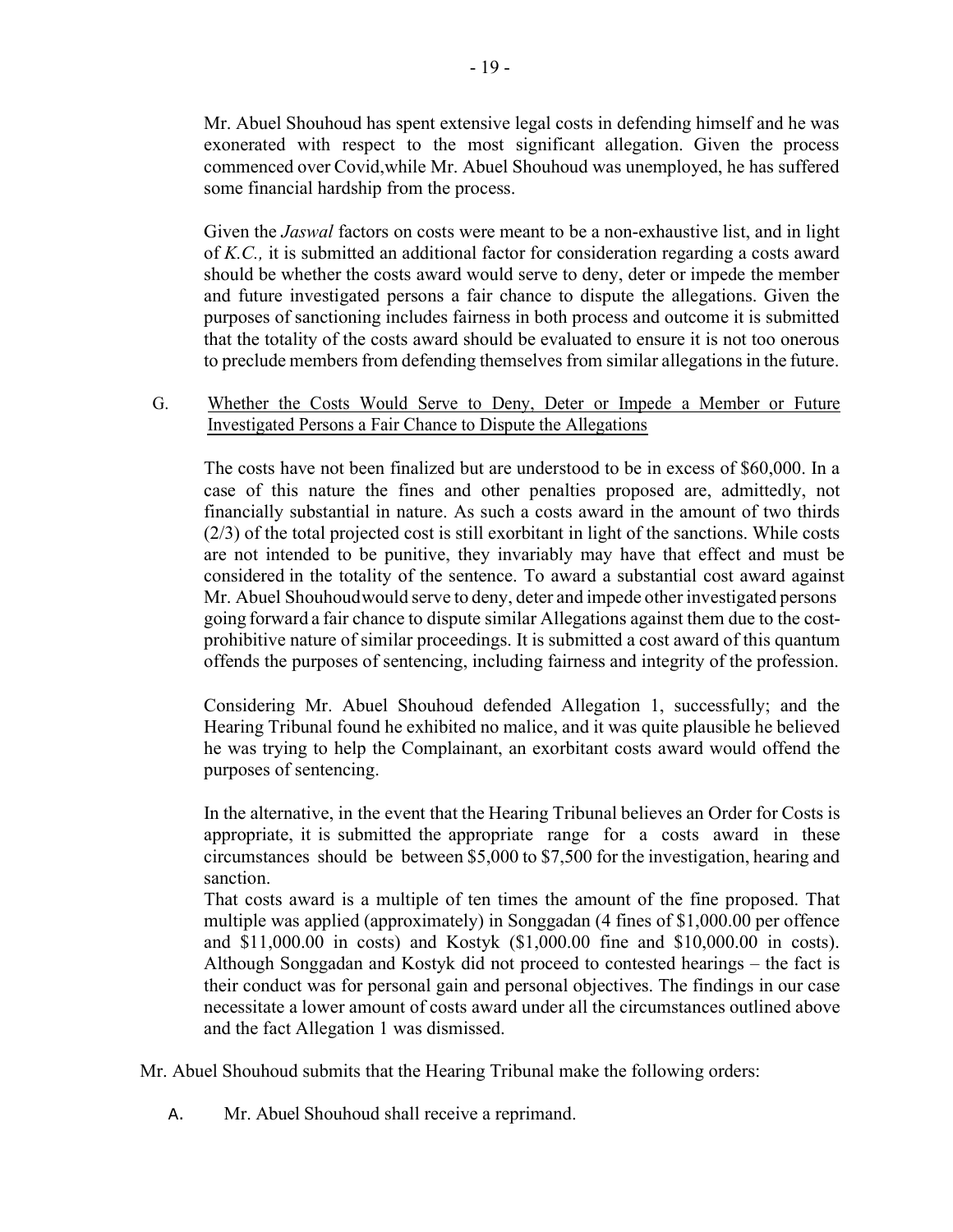- B. Mr. Abuel Shouhoud shall pay a global fine in the amount of \$500 for Allegations 2 and 3 within 90 days of receiving the Hearing Tribunal's written decision.
- C. Mr. Abuel Shouhoud shall pay none of the expenses of, costs of and fees related to the investigation, the hearing and the sanctioning, without restriction, for the College, the Complaints Director and/or the Hearing Tribunal.

## V. Summary of Reply Submissions made by the Complaints Director

The Complaints Director provided written reply submissions dated September 27, 2021, which can be summarized as follows:

### The Role of the Member in Acknowledging What has Occurred

Beyond the written submissions of his legal counsel, there is no evidence that Mr. Abuel Shouhoud has acknowledged that his conduct was unprofessional or of a serious nature. Rather, he attempted to diminish s express direction not to review her by unilaterally interpreting the direction as her not wanting to hear bad news.

The suggestion by Mr. Abuel Shouhoud that there is no evidence that his review of 's Netcare profile was unlawful or unwarranted in the circumstances is contrary to the findings of the Hearing Tribunal. As found by the Hearing Tribunal, the onus is on the pharmacist to clarify and ascertain consent.

## Whether the Offending Member has Already Suffered Serious Financial or other Penalties as a Result of the Allegations Having Been Made

The Complaints Director disagrees that the Hearing Notice that is published on the website is penal in nature. Hearings are open to the public and the Hearing Notice, which does not provide particulars of the allegations, appropriately balances transparency in the regulatory process with fairness to the member.

### The Presence or Absence of any Mitigating Circumstances

A regulated member's cooperation is not a mitigating factor to consider when assessing orders for penalty. A member is statutorily and ethically required to cooperate with regulatory processes under the HPA.

## The CPEP Probe Course is Necessary for Specific Deterrence and Assurance

Mr. Abuel Shouhoud's submissions on sanction provided insufficient assurance that he understands why his conduct was unacceptable and unprofessional. As such, the CPEP Probe Course is a necessary order.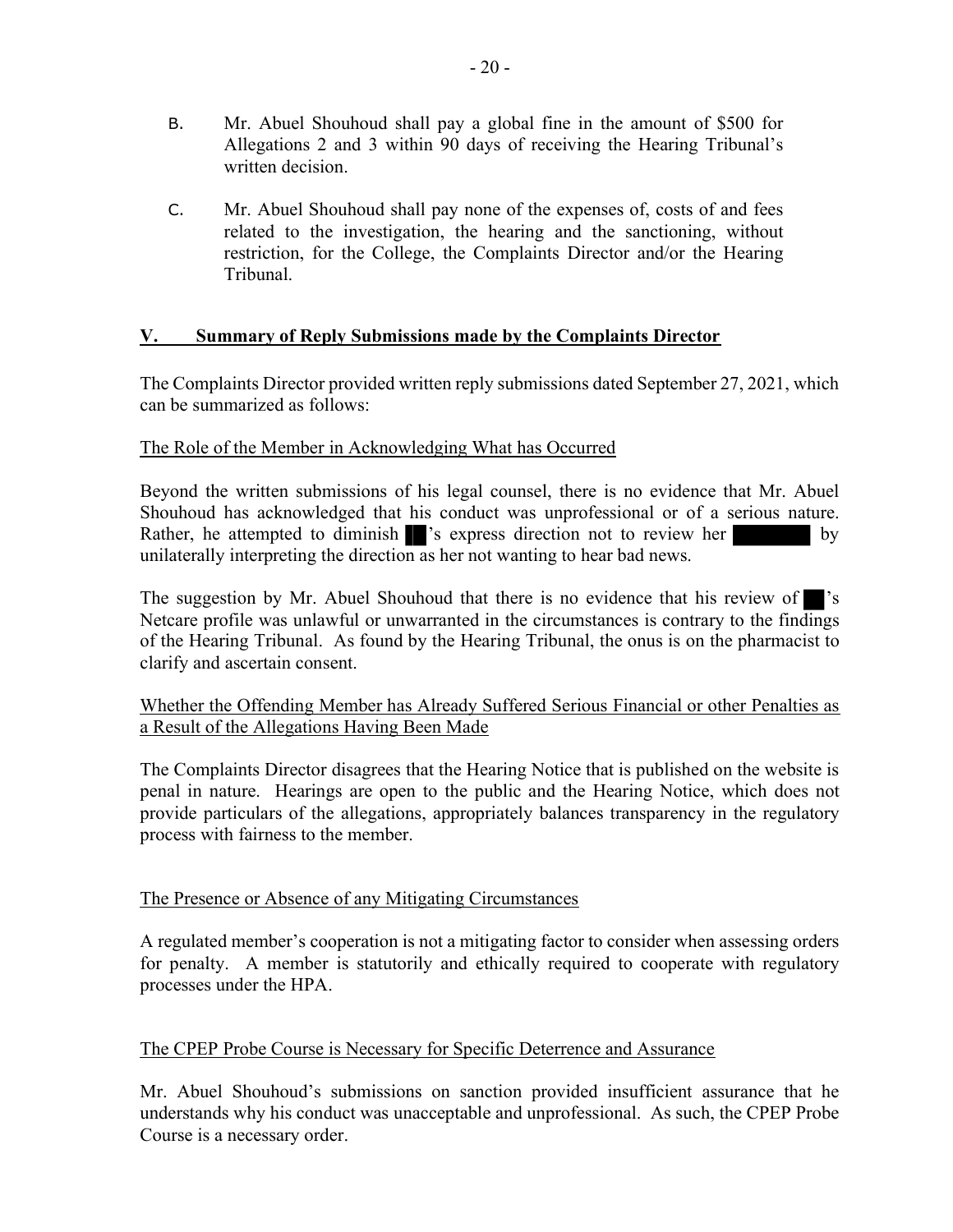## The Costs Order Requested by the Complaints Director is Reasonable

The Complaints Director disagrees that the majority of the hearing focused on Allegation 1. The Complaints Director was required to spend time at the hearing and call witnesses, including  $\blacksquare$  to prove allegations 2 and 3. There were no admissions with respect to these allegations at the outset of the hearing. Further, Allegations 1 and 3 both related to the manner in which Mr. Abuel Shouhoud disclosed signifier is personal health information and the testimony related to these Allegations was intertwined.

The Complaints Director is not aware of any other financial penalty that has been imposed on Mr. Abuel Shouhoud as result of the conduct that is the subject matter of these proceedings. He testified that his relationship as a licensee with was terminated due to a mutual parting of the ways and was not related to the College proceedings.

The Complaints Director does not agree with Mr. Abuel Shouhoud that the requested costs order is exorbitant. The evidentiary burden is on the member to provide proof as to the financial impact of costs. Mr. Abuel Shouhoud led no evidence that the costs and repayment period requested by the Complaints Director would cause hardship for him.

It should be noted that a significant portion of the hearing was dedicated to evidence on the "bulk sales" issue. This evidence was led to attack the credibility of  $\Box$  and  $\Box$  and to suggest that they were motivated to complain to the College as Mr. Abuel Shouhoud had ceased the bulk sales practice. However, the Hearing Tribunal found that the bulk sales issue pre-existed Mr. Abuel Shouhoud's time as Associate-Owner and therefore did not have a significant impact on credibility in this case.

Costs are ordered on a recovery basis and are not intended to have the same punitive effect as a fine.

## VI. Orders

The Hearing Tribunal makes the following orders pursuant to Section 82 of the HPA:

- 1. Mr. Abuel Shouhoud shall receive a reprimand, and the Hearing Tribunal's written decision shall serve as the reprimand.
- 2. Mr. Abuel Shouhoud shall pay a \$350 fine for each of the proven allegations (Allegations 2 and 3), for a total fine of \$700, within 90 days of receiving the Hearing Tribunal's written decision on sanction and costs.
- 3. Mr. Abuel Shouhoud shall, at his own cost, provide evidence to satisfy the Complaints Director that he has received an unconditional pass on the CPEP Probe Course within 6 months of receiving the Hearing Tribunal's written decision on sanction and costs. Should Mr. Abuel Shouhoud not satisfy this order within the 6-month period, his practice permit and registration with the College shall be suspended until such time as he satisfies this order.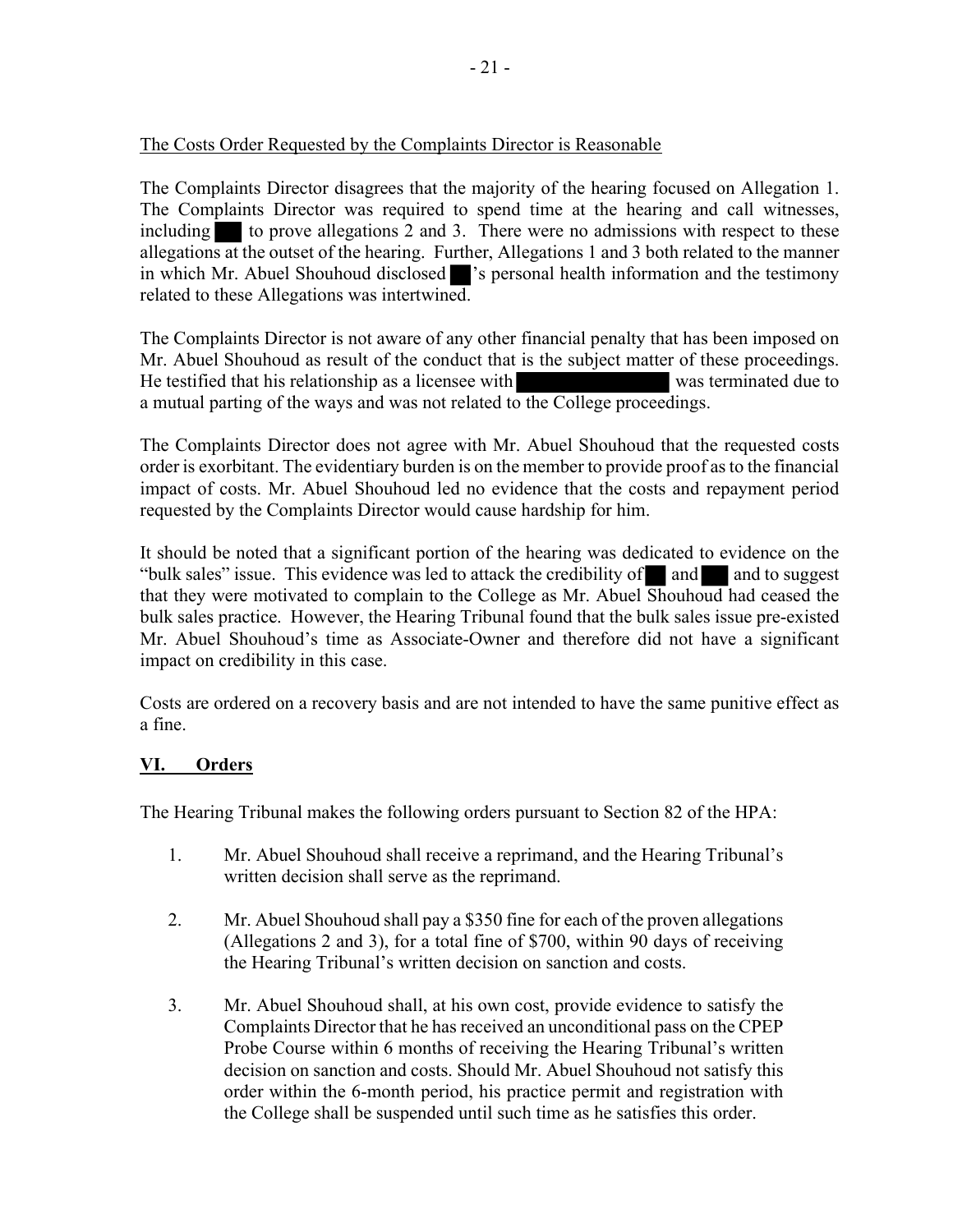- 22 -

- decision in this matter to any pharmacy employer or licensee of a pharmacy in which he applies to work or works as a pharmacist for two years, commencing on the date he receives a copy of the Hearing Tribunal's written decision on sanction and costs.
- 5. Mr. Abuel Shouhoud shall pay half (1/2) of all the costs of the investigation and hearing. Payment will occur in accordance with a monthly payment schedule as directed by the Hearings Director and the costs shall be paid in full within 24 months of the date Mr. Abuel Shouhoud receives a copy of the Hearing Tribunal's written decision on sanction and costs.

# V. Reasons

In determining the appropriate orders to impose, the Hearing Tribunal carefully considered the submissions of both parties with respect to sanction and costs as well as the factors from Jaswal, supra, at para 36 and makes the following findings:

# A. The Nature and Gravity of the Proven Allegations

The proven allegations constitute unprofessional conduct and are serious. They were however on the less severe end of the spectrum of unprofessional conduct.

B. The Age and Experience of the Member

Mr. Abuel Shouhoud is an experienced Alberta pharmacist and licensee, being 40 years old at the time of the incidents in question and registered with the Alberta College of Pharmacy as a clinical pharmacist since August 13, 2013. Inexperience is not a mitigating factor in this case.

C. The Presence or Absence of Prior Complaints or Convictions

There are no prior complaints or convictions against Mr. Abuel Shouhoud.

D. The Age and Mental Condition of the Offended Patient

was not underage and there is no evidence that was suffering from any mental condition at the time of the December 3, 2019 incident.

E. The Number of Times the Offences were Proven to Have Occurred

The unprofessional conduct arises from a single incident and occurred on a single occasion.

F. The Role of the Member in Acknowledging What has Occurred

Mr. Abuel Shouhoud chose to fully contest the allegations against him. This is his right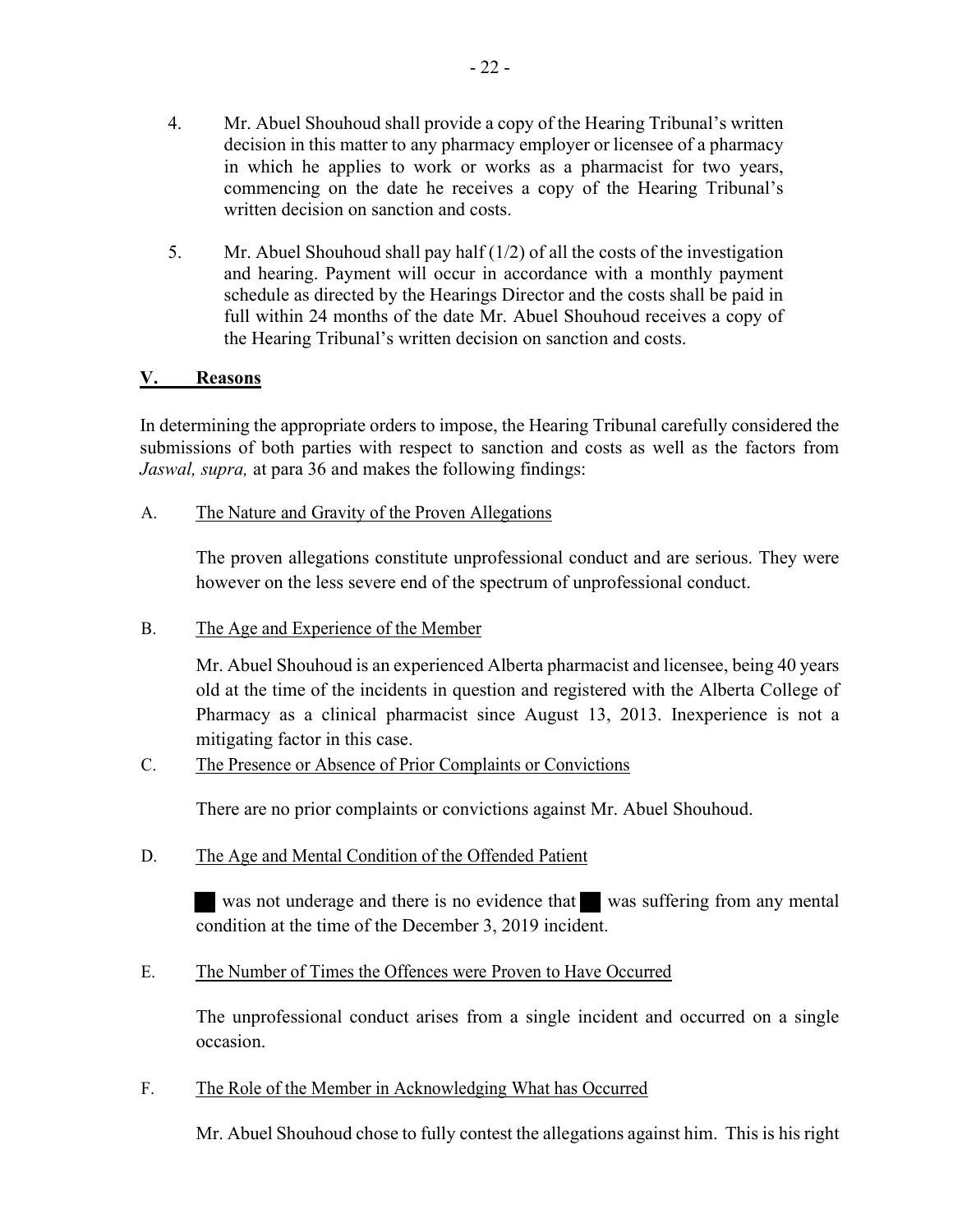and the Hearing Tribunal is cognizant that availing himself of his right to full answer and defence is not to be considered an aggravating factor in assessing orders for penalty.

The Hearing Tribunal acknowledges that in his written submissions on penalty, Mr. Abuel Shouhoud expressed remorse for any pain he caused to the complainant as a result of the events of December 3, 2019. This is an appropriate acknowledgement, but the Hearing Tribunal views this acknowledgement as distinct from an acknowledgement that the conduct as set out in the allegations amounted to unprofessional conduct. As such, the Hearing Tribunal does not view the mere acknowledgement of remorse as one that would amount to a mitigating factor in the same way as might an acknowledgement of unprofessional conduct. Again, however, Mr. Abuel Shouhoud had every right to contest the allegations of unprofessional conduct.

In the result, this factor is neutral and has neither aggravating nor mitigating value when assessing orders for penalty.

G. Whether the Offending Member has Already Suffered Serious Financial or other Penalties as a Result of the Allegations Having Been Made

Aside from Mr. Abuel Shouhoud's raising his legal costs and his concern regarding the publication of a hearing notice on the College's website, there is no evidence of serious financial or other penalties suffered by the member. While it is a member's right to defend himself and retain legal counsel of his choosing, the cost to do so is the member's choice and responsibility and not considered a financial or other penalty which would mitigate sanctions ordered.

The Hearing Tribunal rejects Mr. Abuel Shouhoud's argument that the publication of hearing notices on the College's website is penal and should be considered a serious penalty he suffered. This is the College's standard practice and informs the membership and public that there is a charge of unprofessional conduct against a member and provides the dates and times of the hearing to be held. As noted by the Complaints Director, given that the Hearing Notice is clear that these are charges (not findings) of unprofessional conduct and that the Notice does not detail particulars of the conduct, this strikes an appropriate balance between fairness to the member and transparency to the public.

Further, Mr. Abuel Shouhoud was clear that his relationship as a licensee with

 was terminated due to a mutual parting of the ways and was not related to the College proceedings.

Accordingly, the Hearing Tribunal finds that Mr. Abuel Shouhoud did not suffer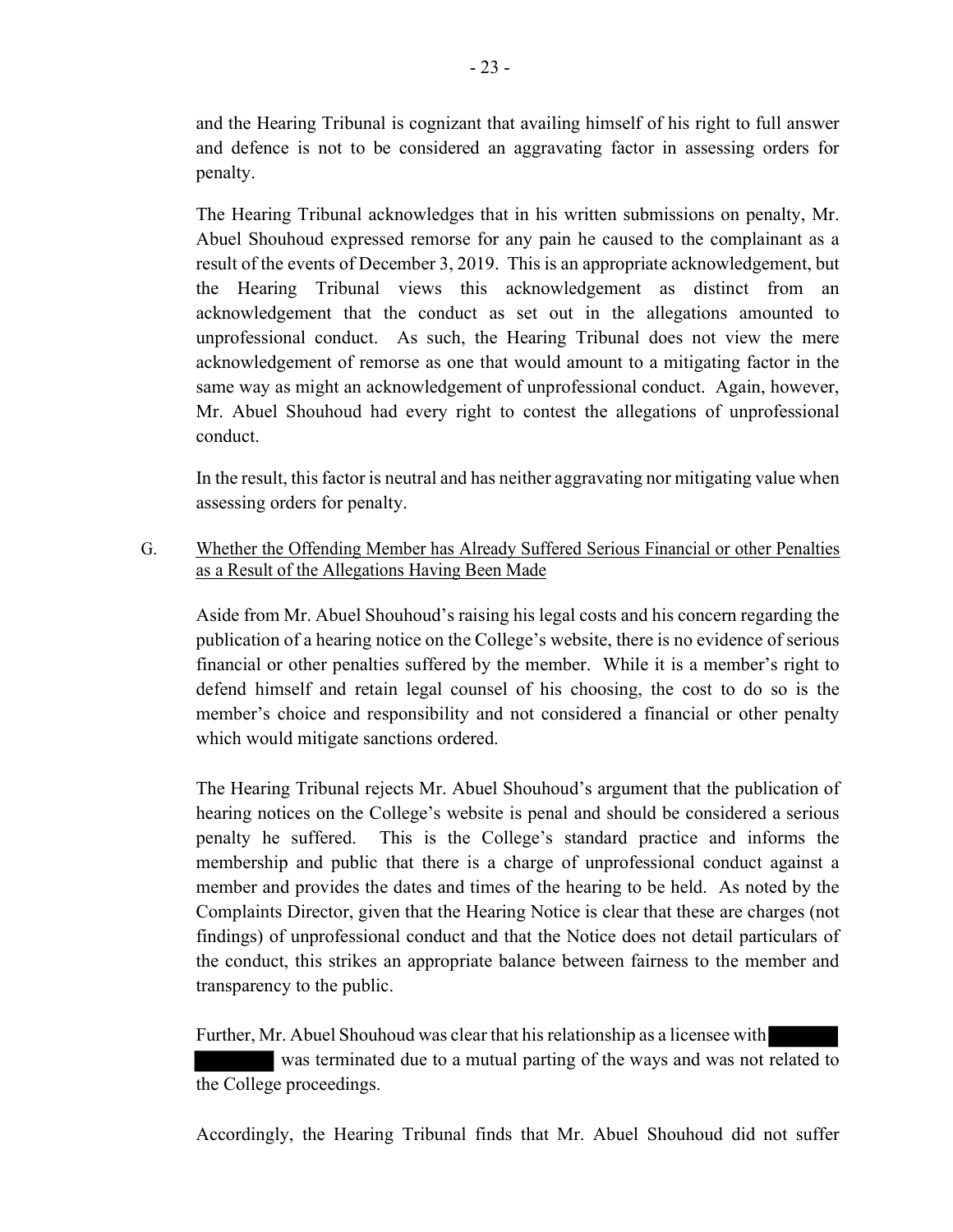serious financial or other penalties as a result of the allegations having been made.

### H. The Impact of the Incident on the Offended Patient

testified before the Hearing Tribunal that the events of December 3, 2019 had a significant impact on her. She hadn't worked in a year and struggled to go back to her place of work. She has been in therapy.

### I. The Presence or Absence of any Mitigating Circumstances

There was no evidence presented of any specific mitigating circumstances. The Hearing Tribunal does not accept that a member's mere cooperation with his regulatory body should be considered a mitigating circumstance. As noted by the Complaints Director, a member is both ethically and statutorily bound to cooperate with the regulator and, as such, should not receive mitigating credit for something he is already bound to do.

Mr. Abuel Shouhoud submits that the absence of malice should be considered a mitigating factor. In the Hearing Tribunal's view, the presence of malice would certainly serve as an aggravating factor when assessing orders for penalty. However, it does not put significant weight on the absence of malice as a mitigating factor. The fact that Mr. Abuel Shouhoud may have had good intentions when he ignored express direction not to review her results does not significantly mitigate the fact that he ultimately chose to ignore her express direction.

## J. The Need to Impose Specific and General Deterrence

The Hearing Tribunal agrees with both parties that specific and general deterrence are vital for the purpose of the orders issued by the Hearing Tribunal. The Hearing Tribunal agrees that a reprimand, fine and CPEP Course are necessary in particular to serve the purpose of specific deterrence. These penalties will assist in driving home to Mr. Abuel Shouhoud the seriousness of his conduct and why it cannot be repeated in the future.

# K. The Need to Maintain the Public's Confidence in the Integrity of the Profession of Pharmacy in Alberta

Protecting the public's confidence in the integrity of the profession of pharmacy is fundamental and the key mandate of the College. The Hearing Tribunal also agrees with Mr. Abuel Shouhoud that the member is owed a duty of fairness throughout the complaint and hearing process. However, being fair to the member does not necessarily lead to the imposition of less severe penalties. In the Hearing Tribunal's view, the duty of fairness to the member requires the Hearing Tribunal to assess orders for penalty that are responsive and proportionate to the findings of unprofessional conduct.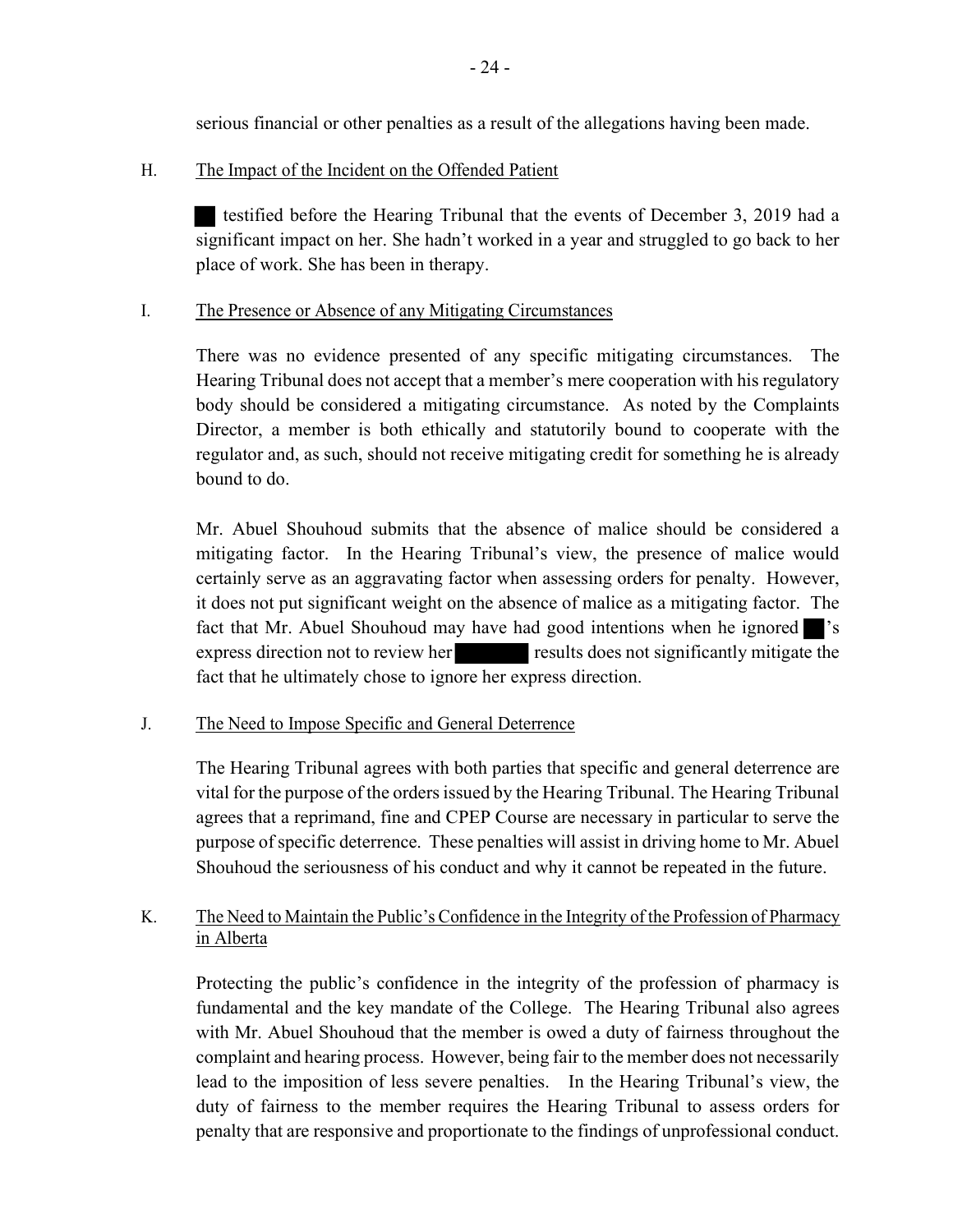### L. The Degree to Which the Conduct is Clearly Outside the Range of Permitted Conduct

The conduct in this case is clearly beyond the range of permitted conduct. As noted in the Findings Decision at page 41:

"Mr. Abuel Shouhoud's conduct in Allegations 2 and 3 is serious, breaches statutory and regulatory obligations, including Standards of Practice 1.1 and 1.2, Principles 2.5, 4.6 and 10.1 of the Code of Ethics and harms the integrity of the profession. Pharmacists are entrusted by society and patients with access to personal health information. This information is sacrosanct, and its collection, use and disclosure is protected by statutory and regulatory duties. Beyond these prescribed duties, pharmacists are bound by a covenant of trust with patients and society for the great responsibility entrusted to them with access to patients' personal health information. Breaking this trust brings disrepute to the profession and harms the ability for the profession to self-regulate."

#### M. The Range of Sentences in Other Similar Cases

While the previous decisions of other panels of the Hearing Tribunal cited by the Complaints Director, namely Songgadan, Kostyk, and Juma, were relevant, the facts of those cases were different and the nature of the unprofessional conduct in those cases was comparatively more severe with more aggravating factors than are present in Mr. Abuel Shouhoud's case. The cited cases all also proceeded by way of agreed statements of facts and admissions of unprofessional conduct whereas Mr. Abuel Shouhoud's case did not.

The Hearing Tribunal considered these cases in determining penalty orders for Mr. Abuel Shouhoud. Recognizing these differences and the fact that Mr. Abuel Shouhoud engaged in a single instance of less serious conduct, the Hearing Tribunal determined that lower fines should be payable by Mr. Abuel Shouhoud than were ordered in the Songgadan, Kostyk and Juma cases. Neither party suggested that a suspension was appropriate in this case, as was ordered in the Songgadan, Kostyk and Juma cases, and the Hearing Tribunal agrees that a suspension is not warranted in the case of Mr. Abuel Shouhoud.

The Hearing Tribunal will address further reasons for specific orders below.

### Order 1

The Hearing Tribunal concurs with both parties, who agree that a reprimand is an appropriate order in this case. This is consistent with the Songgadan and Juma cases and it serves the purposes of both specific and general deterrence. It is notice to both the member and other members of the College that this conduct is unprofessional conduct and serious. The reprimand further demonstrates to the public that this type of conduct is not acceptable to the College.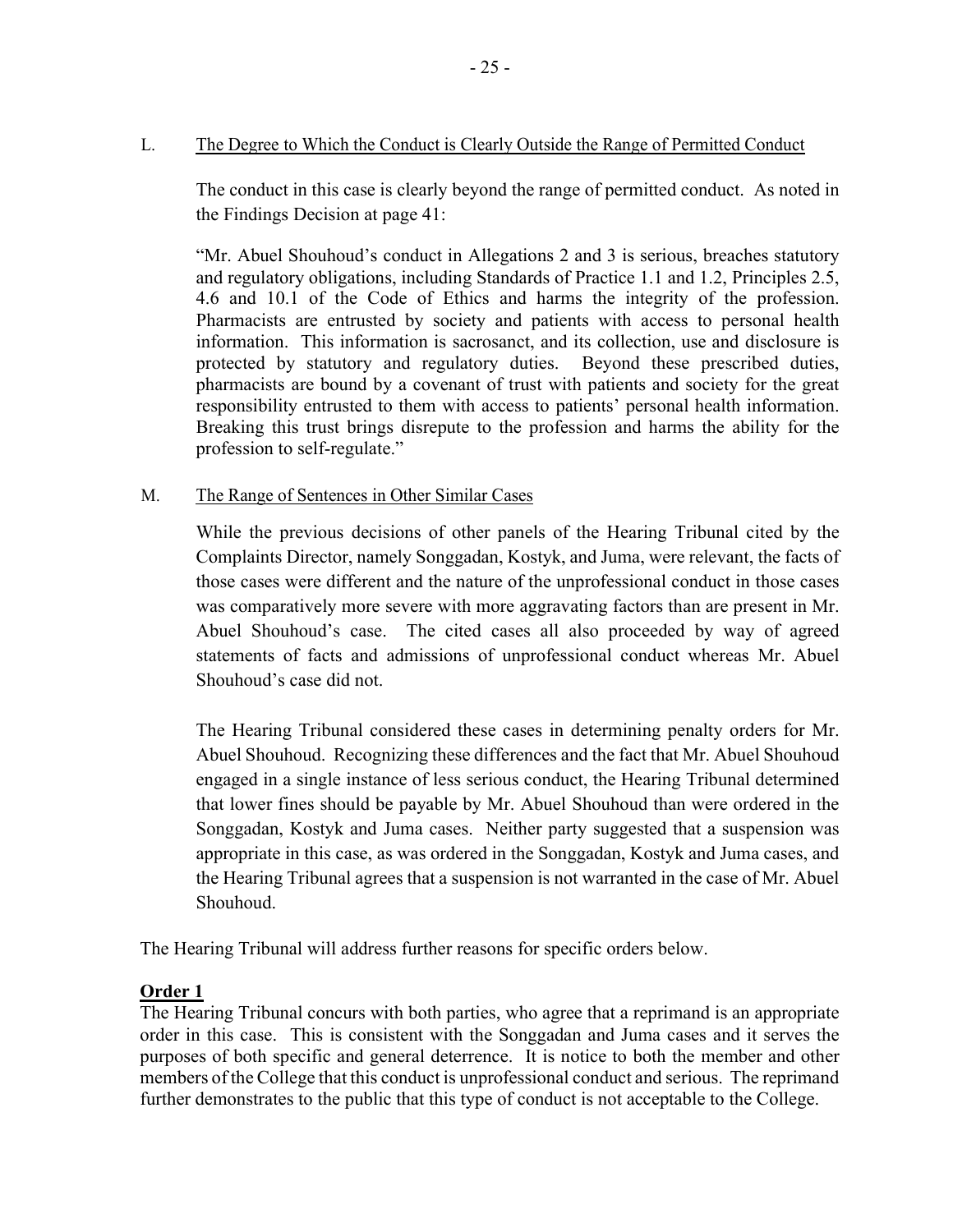## Order 2

The Hearing Tribunal concurs with both parties, who agree that a fine is an appropriate order in this case.

The Complaints Director proposed a \$500 fine for each of the proven allegations (Allegations 2 and 3), drawing a comparison to the Songgadan and Kostyk cases. Mr. Abuel Shouhoud submits that a fine in the range of \$500 per offence is within the range of acceptable fines and that an appropriate fine in this case would be a global amount of \$500 to \$750.

The Hearing Tribunal ordered a \$350 fine for each of the proven allegations (Allegations 2 and 3), for a total fine of \$700. The allegations arose from one incident, but there are two distinct findings of unprofessional conduct. A fine for each finding is appropriate and not duplicative. A \$350 fine for each allegation for a total fine of \$700 is an appropriate quantum in this case. The two cases cited by the Complaints Director (Songgadan and Kostyk) have different facts and the unprofessional conduct in both of those cases is comparatively more severe than that in the present case. In the Songgadan case, the member inappropriately accessed and disclosed the personal health information of four individuals and disclosed some of the information via Facebook. In the Kostyk case, the member used a patient's health information to contact her personally in order to pursue a personal encounter.

In Mr. Abuel Shouhoud's case, in a single instance, he disclosed personal health information to the patient herself even though he was requested not to access that information and did so in a non-confidential setting in front of another staff member. The Hearing Tribunal also acknowledges that unlike the Songgadan and Kostyk cases there was no apparent personal reason or benefit for the conduct. As previously discussed in the Findings Decision, both allegations are inappropriate, serious, and constitute unprofessional conduct. However, on a spectrum, and in comparison, to Songgadan and Kostyk, they are less severe.

## Order 3

The Hearing Tribunal concurs with the Complaints Director that an order requiring Mr. Abuel Shouhoud to, at his own cost, take and receive an unconditional pass on the CPEP Probe Course is appropriate.

The PROBE course is a common order in disciplinary cases involving violations of privacy as evidenced by both the Kostyk and Juma cases. As noted by the Complaints Director, "The Program is a non-adversarial ethics and boundaries educational intervention. This personalized Program targets participants' professional misconduct. Intensive discussions and case analysis facilitate the participant 'probing' into their ethical misstep and recommitting to professional ideals." Privacy and respect violations are specifically noted as types of violations or infractions addressed by the course.

Based on the facts of this case, there are fundamental issues related to patient consent and personal health information and not respecting a patient's express wishes. The PROBE course is an appropriate and necessary order for remediation and to provide specific deterrence and protection of the public.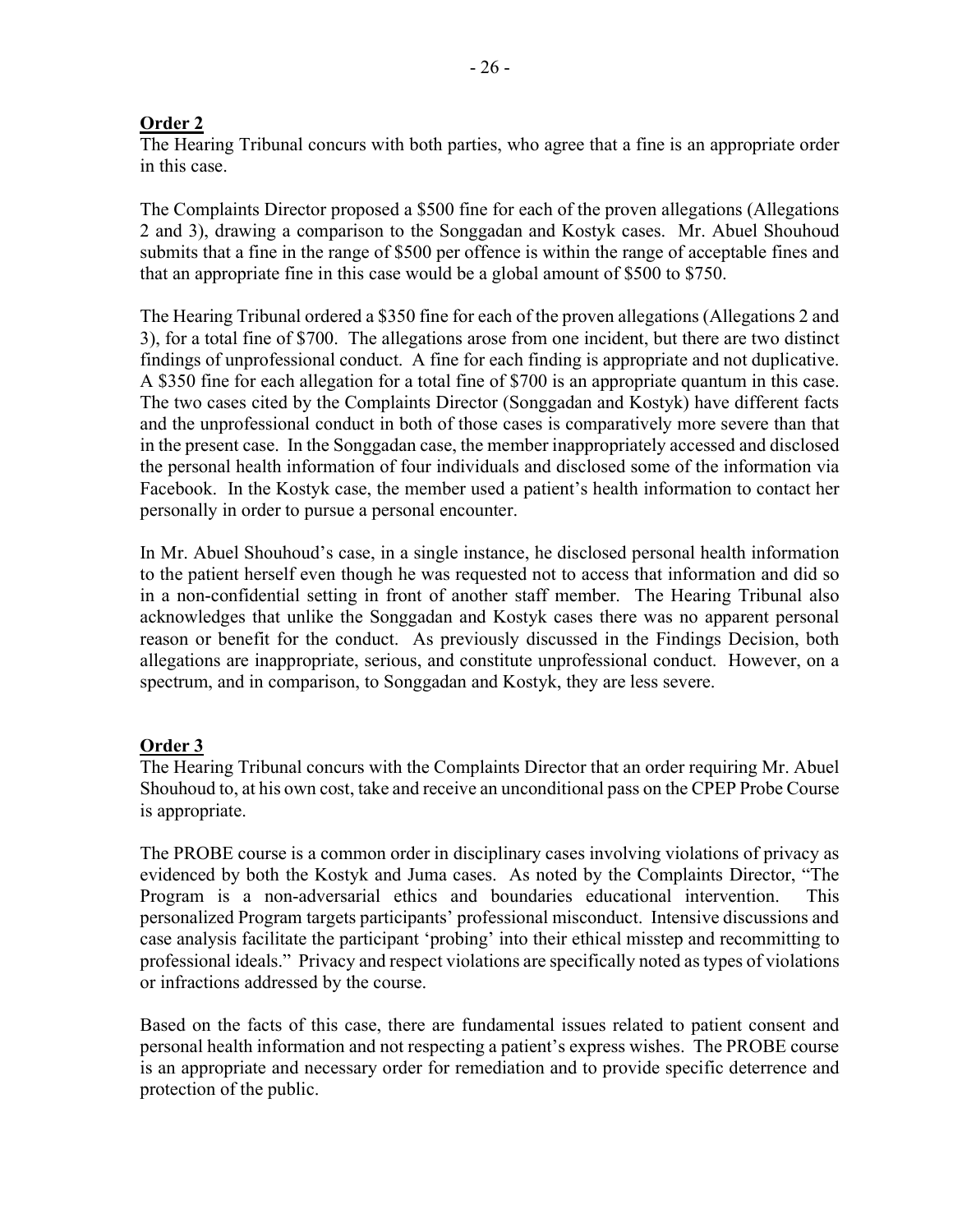The Hearing Tribunal acknowledges Mr. Abuel Shouhoud's submission that he has recommitted himself to ensuring strict compliance with the legislative and regulatory authorities moving forward and has taken it upon his own volition, since the Notice of Hearing issued, to review the College's Code of Ethics and Standards of Practice as well as the HPA to ensure compliance moving forward. This is commendable on Mr. Abuel Shouhoud's part.

However, in the Hearing Tribunal's view, the fact that Mr. Abuel Shouhoud felt that he could unilaterally interpret signifies 's express direction not to access her personal information points to a need for an order that will ensure that Mr. Abuel Shouhoud fully and sufficiently understands that his conduct was serious, unacceptable and unprofessional. To that end, the Hearing Tribunal remains satisfied that the PROBE course is appropriate and will assist Mr. Abuel Shouhoud with a more comprehensive understanding of his conduct.

## Order 4

The Complaints Director proposed an order requiring Mr. Abuel Shouhoud to provide a copy of the Hearing Tribunal's written decision in this matter to any pharmacy employer or licensee of a pharmacy in which he applies to work or works as a pharmacist for three years, commencing on the date he receives a copy of the Hearing Tribunal's written decision. Mr. Abuel Shouhoud submits that the proposed order is neither necessary nor serves any purposes in sanctioning that are not already achieved by other orders. Mr. Abuel Shouhoud alternatively submits that should the Hearing Tribunal find the proposed order appropriate; three years is excessive.

The Hearing Tribunal agrees with the Complaints Director that an order of this nature is appropriate and required in this case. Mr. Abuel Shouhoud disclosed a patient's personal health information to the patient herself even though she specifically requested Mr. Abuel Shouhoud not access that information, and Mr. Abuel Shouhoud made that disclosure in a nonconfidential setting in front of another staff member. As previously noted, this conduct is serious, breaches several statutory and regulatory obligations, including Standards of Practice 1.1 and 1.2, Principles 2.5, 4.6 and 10.1 of the Code of Ethics, and harms the integrity of the profession. This order is required as an additional measure of specific deterrence and protection of the public to ensure that the conduct does not recur.

However, the Hearing Tribunal finds that the duration should be for a period of two, not three, years, consistent with the Kostyk and Juma cases. In the Hearing Tribunal's view, there was no justification provided for this order to be in effect for three years. The three years sought by the Complaints Director significantly exceeds the two-year time period ordered in the Juma and Kostyk cases.

The Hearing Tribunal does not agree with Mr. Abuel Shouhoud that the relative severity of the conduct compared to Kostyk and Juma justifies a duration shorter than two years or no order of this nature at all. Mr. Abuel Shouhoud's conduct was serious, and a two-year duration is consistent with other cases. The two-year period provides a reasonable amount of time for Mr. Abuel Shouhoud to not only take the CPEP Probe course, but to reflect on his conduct and the course and put his learnings into practice. The two-year period also allows for a future employer to be aware of Mr. Abuel Shouhoud's disciplinary action so as to mitigate the risk of the conduct recurring.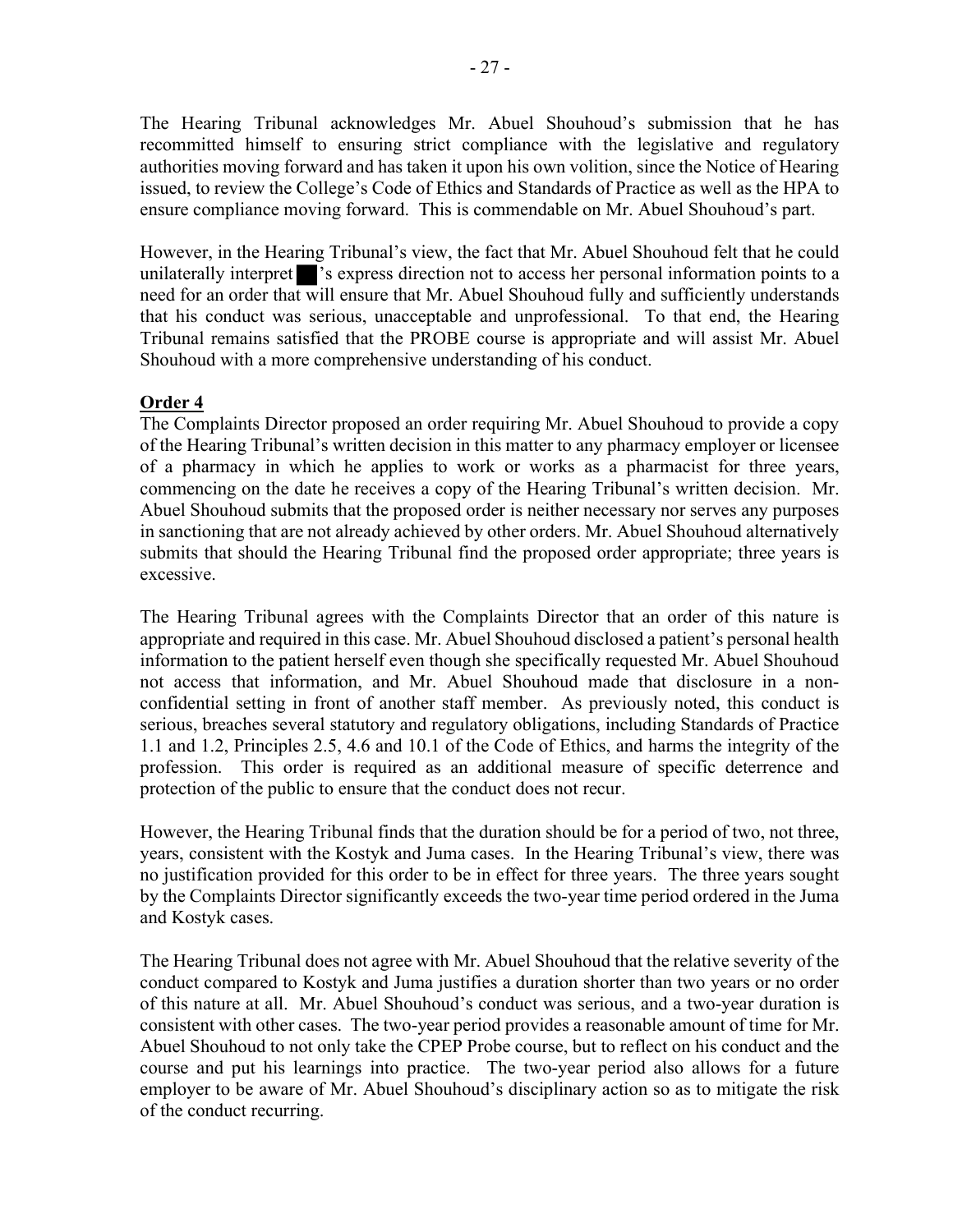The Hearing Tribunal notes here as well that was not only Mr. Abuel Shouhoud's patient but also his employee. Given that the conduct at issue in this case also impacted an employeremployee relationship, the Hearing Tribunal is of the view that it is particularly important that any future pharmacy employer or licensee be aware of Mr. Abuel Shouhoud's conduct for this prescribed period of time.

The two-year period will commence on the date that Mr. Abuel Shouhoud receives a copy of the Hearing Tribunal's written decision on sanctions and costs.

## Order 5

The Complaints Director requested that Mr. Abuel Shouhoud be ordered to pay two thirds (2/3) of the costs of the investigation and hearing, in accordance with a monthly payment schedule as directed by the Hearings Director and the costs to be paid in full within 24 months of the date Mr. Abuel Shouhoud receives a copy of the Hearing Tribunal's written decision.

Mr. Abuel Shouhoud submitted that the College should pay the entirety of the expenses of costs and fees related to the investigation, hearing, and sanctioning process, without restriction, for itself, the Complaints Director and the Hearing Tribunal. In the alternative, it was submitted that if the Hearing Tribunal found an order for costs to be appropriate, the appropriate range for a costs award should be between \$5,000 and \$7,500 in this case.

The Hearing Tribunal has determined that Mr. Abuel Shouhoud shall pay half (1/2) of all the costs of the investigation and hearing, with payment to occur in accordance with a monthly payment schedule as directed by the Hearings Director and the costs to be paid in full within 24 months of the date Mr. Abuel Shouhoud receives a copy of the Hearing Tribunal's written decision on sanctions and costs.

While in hindsight there may have been opportunities to streamline the parties' cases and the hearing process, both parties made their cases through the course of the hearing process and the process played out as it should in our system. It is the right of both parties to make robust and fulsome cases, and the Hearing Tribunal does not find that either party was inappropriate or unreasonable in making its case.

While the Hearing Tribunal did not find Allegation 1 to be proven on a balance of probabilities, the Complaints Director could not reasonably have foreseen this to the extent that he should not have pursued the allegation at hearing. A large part of the Hearing Tribunal's decision on this allegation was based on witness testimony arising during the hearing. Witness testimony can be unpredictable, and it cannot be expected that a party can specifically predict how and exactly what evidence a witness will produce under direct examination and cross examination. To suggest that this case should have been streamlined by the Complaints Director by not pursuing Allegation 1 would be akin to suggesting that Mr. Abuel Shouhoud should have admitted to Allegations 2 and 3; neither is appropriate.

In concluding that Mr. Abuel Shouhoud should be responsible for 50% of the costs of the investigation and hearing, the Hearing Tribunal considered both parties' submissions as well as the case law from Jaswal, supra, K.C. v. College of Physical Therapists of Alberta, 1999 ABCA 253, and Alsaadi v Alberta College of Pharmacy, 2021 ABCA 313.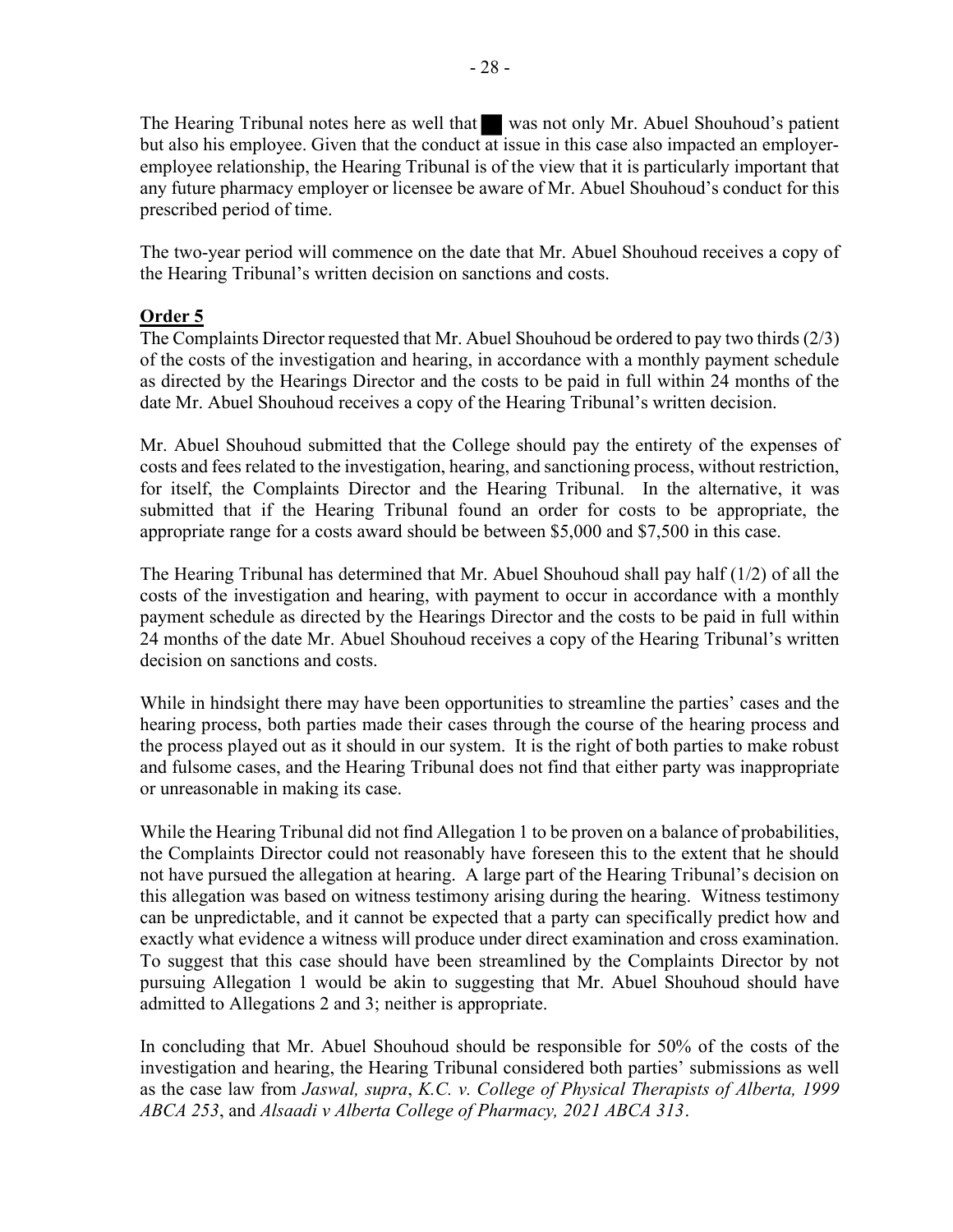The Hearing Tribunal also notes that it would be a serious departure from standard practices in professional regulation to order no costs against a member where the member has been found to have engaged in unprofessional conduct. As noted by the Alberta Court of Appeal in Lysons v. Alberta Land Surveyors Association, 2017 ABCA 7, "requiring the professional to pay all or a portion of hearing and investigation costs is a common part of professional disciplinary sanctions." Were it otherwise, then the costs of investigating and prosecuting unprofessional conduct would be borne solely by the other members of the profession. A more equitable approach is to have the member bear at least certain of the costs occasioned by their own unprofessional conduct.

Jaswal, supra, at paragraph 5 provides the following non-exhaustive list of factors to consider on costs:

- a. the degree of success, if any, of the professional in resisting any or all of the charges;
- b. the necessity for calling all of the witnesses who gave evidence or for incurring other expenses associated with the hearing;
- c. whether the persons presenting the case against the professional could reasonably have anticipated the result based upon what they knew prior to the hearing;
- d. whether those presenting the case against the professional could reasonably have anticipated the lack of need for certain witnesses or incurring certain expenses in light of what they knew prior to the hearing;
- e. whether the professional cooperated with respect to the investigation and offered to facilitate proof by admissions, etc.; and
- f. the financial circumstances of the professional and the degree to which his financial position has already been affected by other aspects of any penalty that has been imposed.

The Hearing Tribunal found two of the three allegations in the Notice of Hearing proven, and so Mr. Abuel Shouhoud was successful in partially resisting the allegations. Regarding cooperation, Mr. Abuel Shouhoud did cooperate with the investigation as is his duty under the HPA, so this is not an aggravating factor, but neither is it a mitigating factor. Mr. Abuel Shouhoud did not make admissions, but as previously discussed, mounting a defence is not an aggravating factor.

Regarding financial circumstances, the Hearing Tribunal was provided little or no evidence or argument regarding Mr. Abuel Shouhoud's financial circumstances or why a costs order should fall in the range of \$5,000 to \$7,500. Mr. Abuel Shouhoud argued that he spent extensive legal costs to defend himself and noted that he was unemployed during the hearing process. The Hearing Tribunal recognizes the legal costs incurred by Mr. Abuel Shouhoud but while there is a right to defend oneself and to avail oneself of legal counsel, it comes at one's own cost. A member's legal costs are not considered a mitigating factor on its own. The logical extension of this argument is that any member who chooses to retain and pay their own legal counsel to